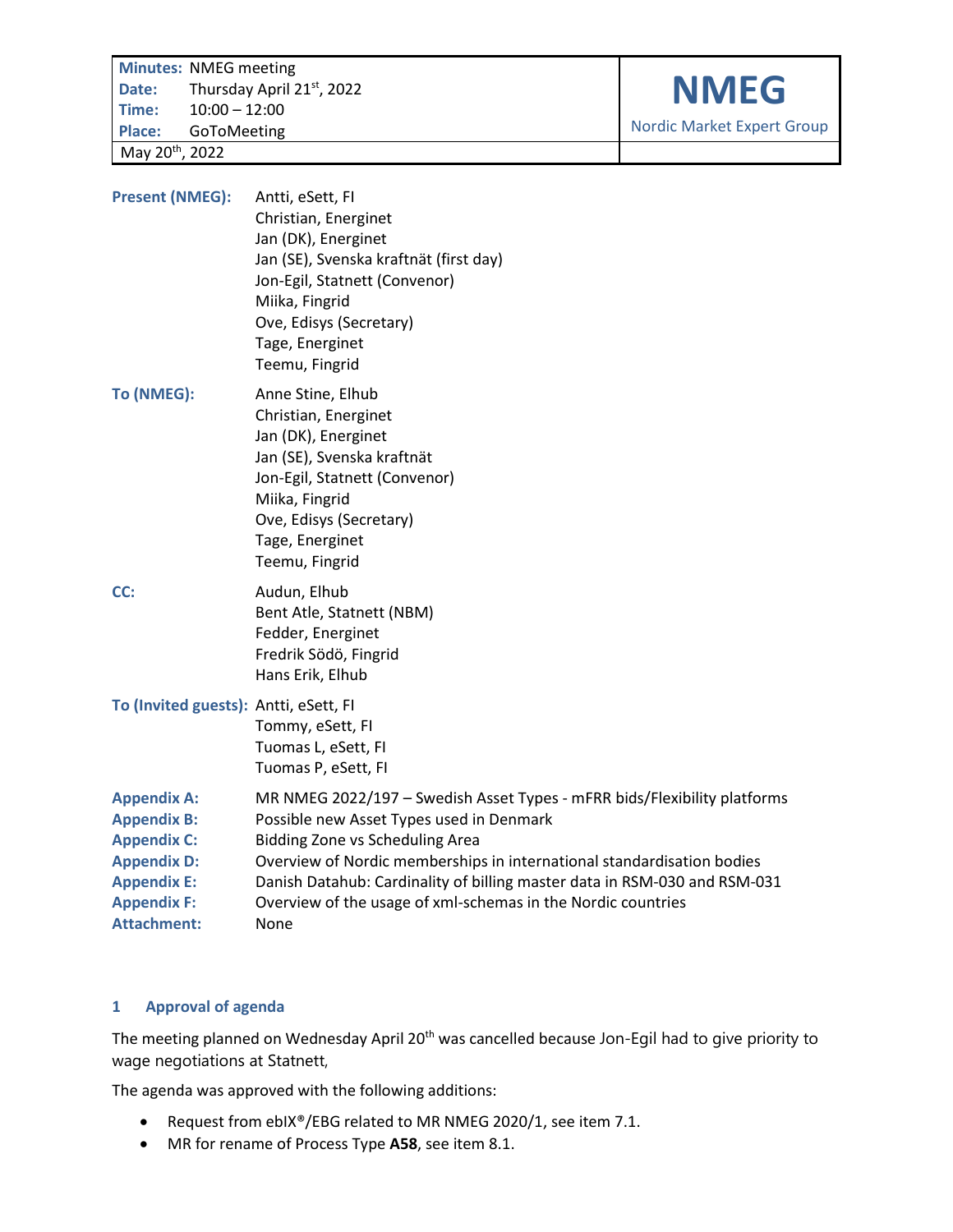- [New Message Type code for "Netted need"](#page-6-0), see ite[m 9.13.](#page-6-0)
- MR to WG 16 [for new "inclusiveBidIdentification"](#page-10-0), see item [17.1](#page-10-0) under [AOB](#page-10-1)
- [New code for the Nordic synchronous area,](#page-10-2) see item [17.2](#page-10-2) unde[r AOB](#page-10-1)

Prioritised items:

- Item [6, Support to the NBM project](#page-2-1) prioritised item.
- Item [9, Status and update of Nordic BRSs and other documents if needed](#page-3-1)

## **2 Approval of previous meeting minutes**

The previous meeting minutes were approved after correction of some spelling errors from Jan (SE).

#### *Action:*

• Ove will upload the approved minutes to [www.ediel.org.](http://www.ediel.org/)

#### **3 Status from NEX (Nordic ECP/EDX Group)**

**Background:** NIT has taken over the responsibility for NEX (Nordic ECP/EDX Group), former "ECP/EDX Centre of Excellence". However, the group is still below NMEG in the "formal hierarchy". NMEG will be kept informed of progress in the group.

#### **References (links):**

**What to decide, discuss or inform:** Status from NEX.

Miika informed that focus has been on making a centralised (common) Nordic on-boarding guide, based on support from NMEG (from previous meeting where NMEG agreed that we should have a common on-boarding guide).

#### **4 NMEG-NORCAP Project**

**Background:** NORCAP is a project run by Nordic RSC that needs a set of new CIM based documents, such as the CRAC document and the SIPS document.

**References (links):** None.

**What to decide,**

**discuss or inform:** Update of the NorCap BRS.

*Ongoing task:*

- Jon-Egil will inform Ove of which documents that will contain the new resolution (P1D)
- Thereafter Ove will update the BRS and upload it to Statnett's eRoom

## *4.1 CNTC IG*

Fedder has asked if NMEG can and will help the NORCAP project to create an implementation guide for the CNTC (Coordinated Net Transfer Capacity) process, including an information model that is consistent with the ESMP. However, we have not got any details from Fedder yet.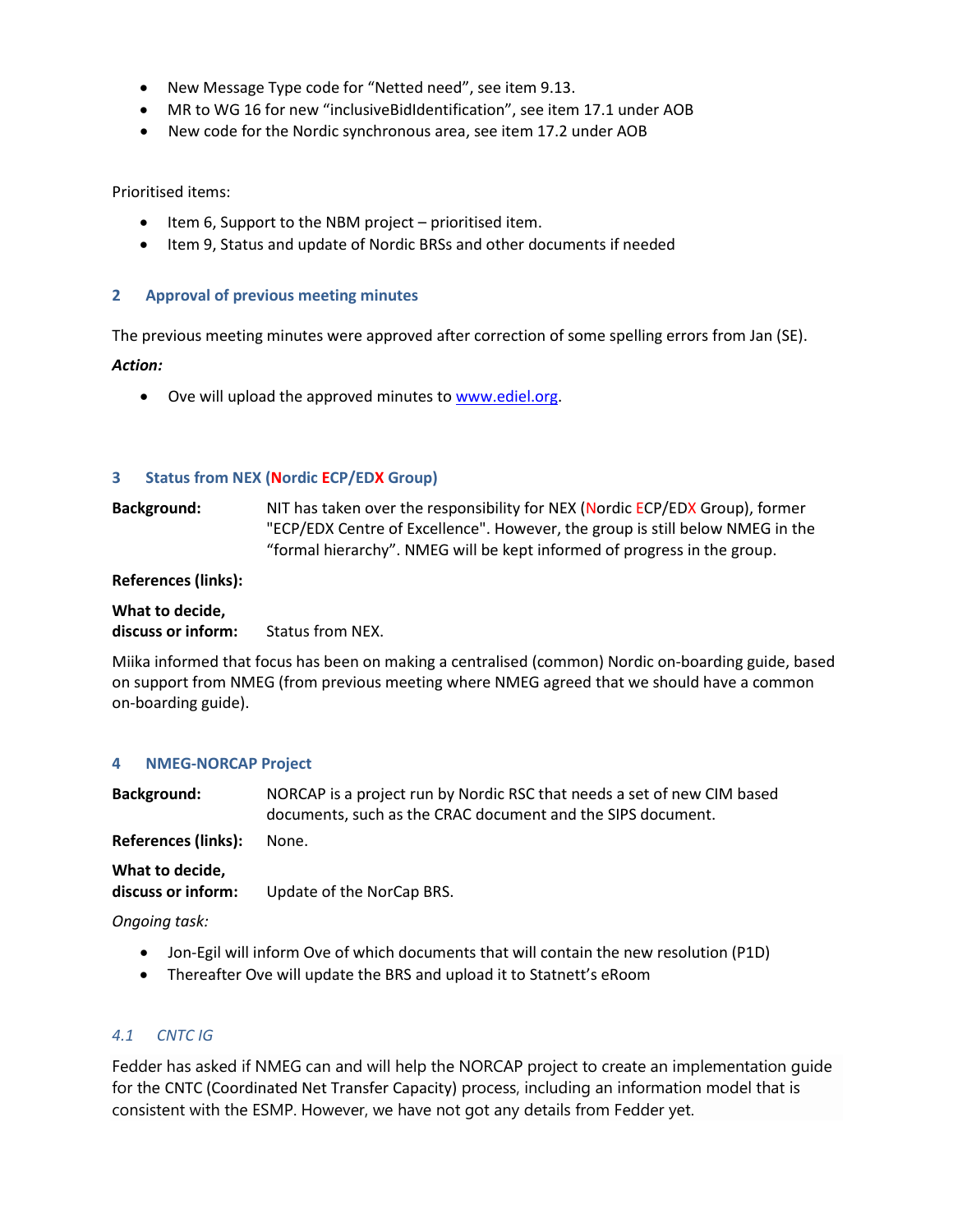## **5 Status for a common meeting with NEAT**

| <b>Background:</b> | NIT has taking over from MSC as "home" for NMEG and consequently we should  |
|--------------------|-----------------------------------------------------------------------------|
|                    | have a common meeting with NEAT (Nordic Enterprise Architecture Team), e.g. |
|                    | half day (same time and place) to see how we can cooperate.                 |

**References (links):** None.

**What to decide,**

**discuss or inform:** Status for a common meeting with NEAT.

*Ongoing task:*

• Jon-Egil will check if it still is any interest for a common meeting with NEAT and if so, schedule a common meeting.

#### <span id="page-2-1"></span>**6 Support to the NBM project – prioritised item**

**Background:** The NBM-project (Nordic Balancing Model) is going forward and there is a need for a number of new CIM based documents.

**References (links):** <http://nordicbalancingmodel.net/>

#### **What to decide,**

**discuss or inform:** Status for the NBM project and possible task for NMEG.

*Pending list (to remember items):*

- NBM ACE OL documents and Measurement Value Market Documents will be added to the Nordic Operate BRS.
- NBM Capacity Market Documents will be added to the BRS for Determine Transfer Capacity.

Ove had as action updated the BRS for the Nordic Trading System and partly updated the BRS for Operate, based on the comments made during the review at previous meeting.

However, due to lack of time the item was postponed.

## *Action:*

• Ove finalise the will addition of the "ACEOL\_MarketDocument" (a small Nordic document used for sending every 10 seconds) and the ACE OL Limits document (ESS document) to the BRS for Operate.

## **7 Status for MRs to ebIX®**

| Background:                           | NMEG has sent several Maintenance Requests (MR) to ebIX and some of these<br>have been postponed. |
|---------------------------------------|---------------------------------------------------------------------------------------------------|
| References (links):                   | The MRs can be downloaded from Statnett's eRoom                                                   |
| What to decide,<br>discuss or inform: | Status for MR to ETC and if needed making new MRs.                                                |

Due to lack of time the item was postponed.

## <span id="page-2-0"></span>*7.1 Request from ebIX®/EBG related to MR NMEG 2020/1*

NMEG is asked to re-review the MR NMEG 2020/1 (to ebIX®), e.g.:

• Rename the "Regulation Type" to "Technology Type" and rename the code Z07 to something else than "Consumption" (find a name that fits a Technology Type Code List).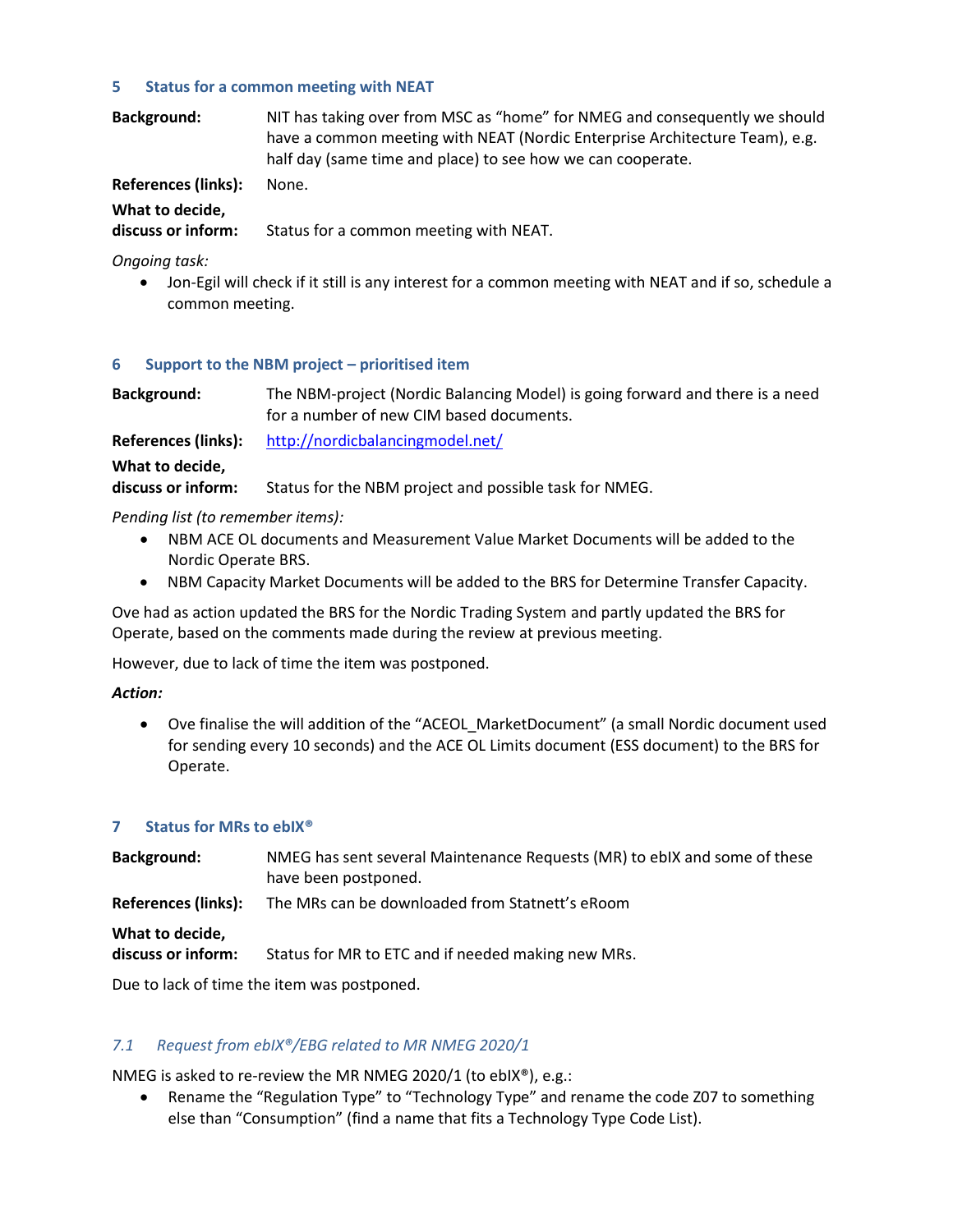- Rename the "Production Category" to "Metering Point Size" and maybe add a code for "Large" (in addition to the two existing "Normal" and "Minor").
- Find a better solution for the Business Type Codes It seems it should have been split into several code lists.

Due to lack of time the item was postponed.

#### **8 Status for MRs to ENTSO-E**

**Background:** NMEG has sent several Maintenance Requests (MR) to ENTSO-E during the last years and some of these (about 10 MRs) has been postponed by CIM EG. **References (links):** The MRs can be downloaded from Statnett's eRoom. **What to decide, discuss or inform:** Review and update of statuses in NMEG MR Overview document.

Due to lack of time the item was postponed.

## <span id="page-3-0"></span>*8.1 MR for rename of Process Type A58*

Ove asked if we should send a MR for rename of Process Type **A58** to "mFRR capacity market", which was agreed.

| A58 Reserve option | Processes related to the Reserve option market to assure that there are |
|--------------------|-------------------------------------------------------------------------|
| market             | enough available reserves for the manual FRR market.                    |

## *Action:*

• Ove will make a MR to CIM EG and forward it to Jon-Egil for submission to CIM EG.

Item closed.

#### <span id="page-3-1"></span>**9 Status and update of Nordic BRSs and other documents if needed**

**Background:** NMEG is responsible for a set of BRSs that are published at [www.ediel.org.](http://www.ediel.org/) **References (links):** None. **What to decide,**

**discuss or inform:** Update of BRSs and other documents if needed.

## *9.1 BRS for Schedules: CIM version of Outage document*

Due to lack of time the item was postponed.

## *9.2 ENTSO-E: Best practice for version numbering – prioritised item*

Due to lack of time the item was postponed.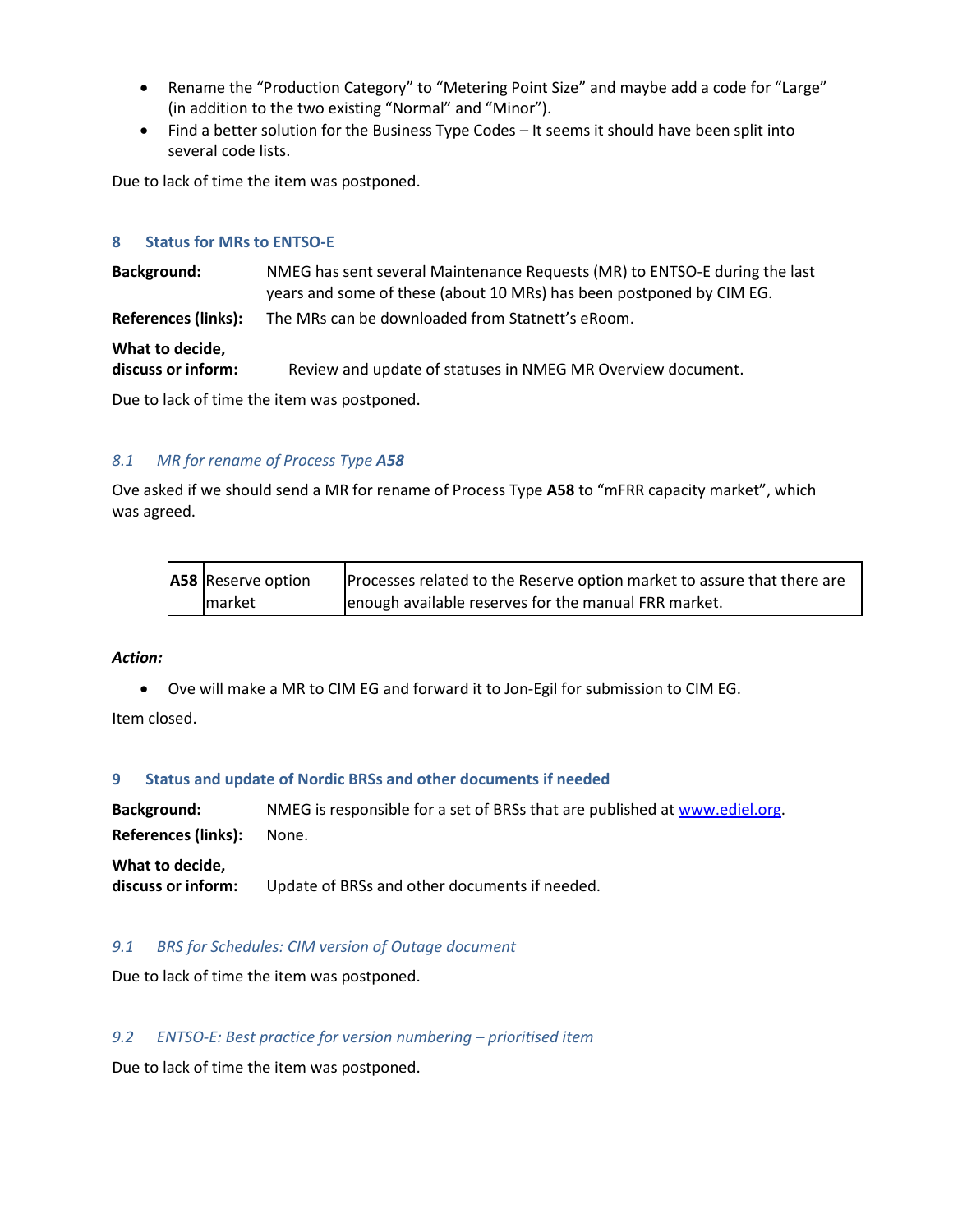## *9.3 Review BRS for Schedules to see if changes are needed related to new flexibility projects – prioritised item*

Due to lack of time the item was postponed.

#### *9.4 Exchange of settlement information between the Nordic TSOs – prioritised item*

| <b>Background:</b>                    | Svenska kraftnät is using an older ebIX® based xml document towards two TSOs<br>and plan using a newer ebIX® and CIM based document towards a third TSO. The<br>codes used for the two older xml exchanges are ebIX® codes, while the third TSO<br>wants to use ENTSO-E codes.                                                                                                                                                                                                          |
|---------------------------------------|-----------------------------------------------------------------------------------------------------------------------------------------------------------------------------------------------------------------------------------------------------------------------------------------------------------------------------------------------------------------------------------------------------------------------------------------------------------------------------------------|
|                                       | An alternative is using the EAR (Energy Account Report) document, which among<br>others is used between Energinet and TenneT and expect it to be used for the<br>Viking-link.                                                                                                                                                                                                                                                                                                           |
| <b>References (links):</b>            | None.                                                                                                                                                                                                                                                                                                                                                                                                                                                                                   |
| What to decide,<br>discuss or inform: | Assuming we (the Nordic countries) will use EAR (in a CIM version) for most of our<br>exchanges of settlement information between the TSOs, can we agree upon some<br>common codes and usages of that message, instead of having bilateral<br>agreements? And since eSett also is using that message (a namespaced version of<br>the ENTSO-E ESP Energy Account Report version 1.2) it would be relevant to get<br>input from eSett regarding their possible updates and change to CIM. |
|                                       | Bilateral discussions between Denmark and Sweden have just started, perhaps<br>that should be "part of" a more general Nordic discussion, and documentation, of<br>how to exchange settlement information?                                                                                                                                                                                                                                                                              |
|                                       | At the NMEG meeting in November, it was proposed to add an in_Area and an<br>out Area to the EAR document. Alternatively it may be an option using the ERRP<br>Allocation Result Document.                                                                                                                                                                                                                                                                                              |

Due to lack of time the item was postponed.

## 9.5 *Discuss: Nordic view of how to handle different code lists – prioritised item*

- How to combine code lists from ebIX®, ENTSO-E, UN/CEFACT etc.?
- How to harmonise between upstream and downstream?
- …?

Jan (DK) had as action made a list over the code lists used in the Danish data hub where there is a mixture of several code lists, such as national (Danish), ebIX®, UN/CEFACT and/or ENTSO-E. The list was reviewd and the following comments were made:

#### **Role codes:**

| <b>DDK</b> | Balance responsible party           | <b>Balance ansvarlig</b>  | ebIX UN/CEFACT |
|------------|-------------------------------------|---------------------------|----------------|
| <b>DDM</b> | Grid access provider                | Netvirksomhed             | ebIX UN/CEFACT |
| DDQ        | <b>Energy Supplier</b>              | Elleverandør              | ebIX UN/CEFACT |
| <b>DDX</b> | Imbalance settlement responsible    | Balanceafregningansvarlig | ebIX UN/CEFACT |
| <b>DDZ</b> | <b>Metering Point Administrator</b> | Målepunkts administrator  | ebIX UN/CEFACT |
| <b>DEA</b> | Metered data aggregator             | Måledata aggregator       | ebIX UN/CEFACT |
| EZ         | <b>System Operator</b>              | Systemansvarlig           | ebIX UN/CEFACT |
| <b>MDR</b> | Metered data responsible            | Måledataansvarlig         | ebIX UN/CEFACT |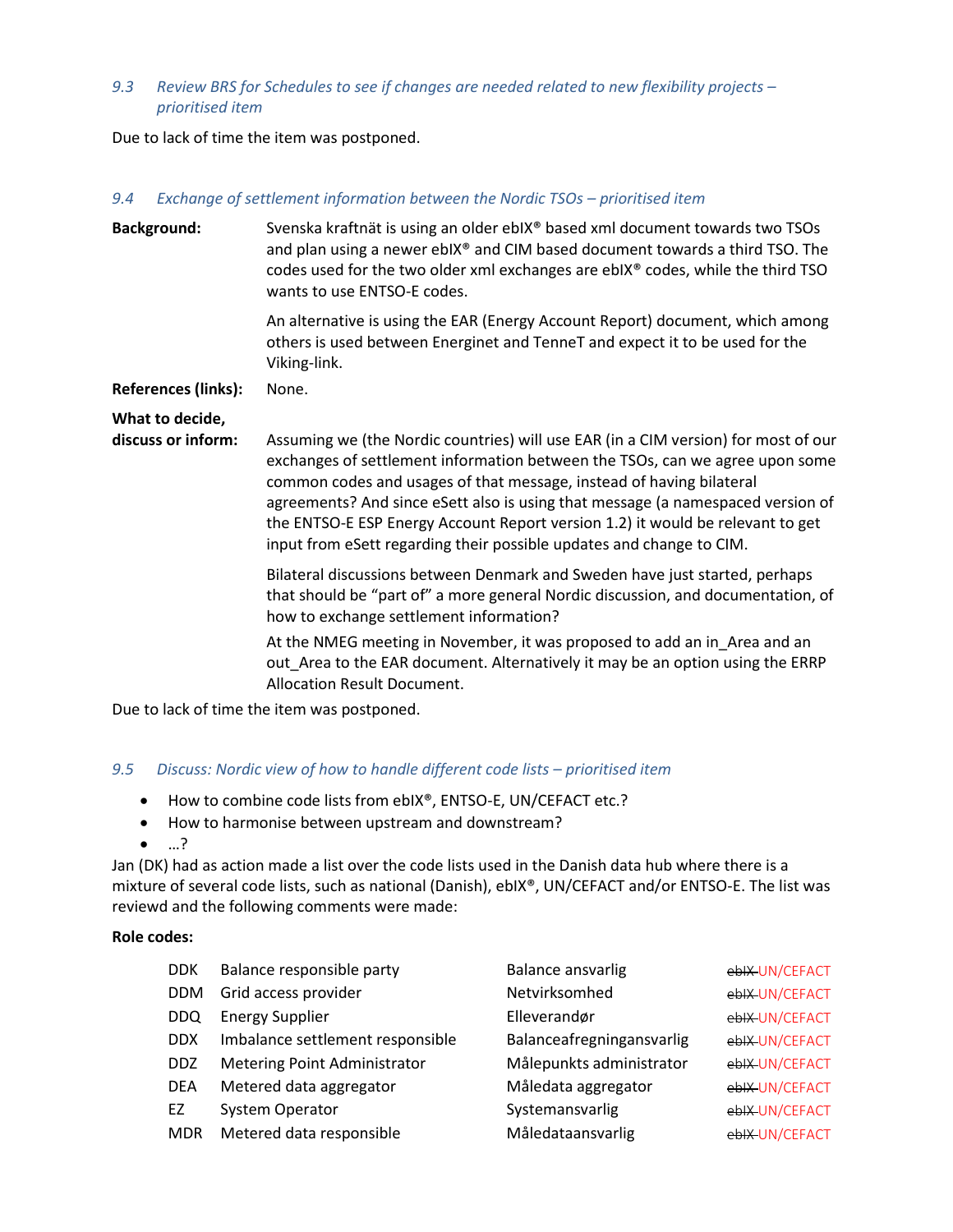| <b>STS</b> | Energistyrelsen             | Energistyrelsen        |    |
|------------|-----------------------------|------------------------|----|
| DGL        | Metering Data Administrator | Måledata administrator | DK |

### **Document Name Code:**

| E67   | <b>Request regarding Cancellation</b> | Notifikation om annullering | DK eblX |
|-------|---------------------------------------|-----------------------------|---------|
|       | E68 Response regarding Cancellation   | Fejlrapport                 | DK eblX |
| E78 - | Cancellation of notification          | Annullering af notifikation | DK eblX |

#### **Measurement codes:**

| AMP            | Ampere             | Ampere          | eblX UN Recommendation 20 (UN Rec 20) |  |
|----------------|--------------------|-----------------|---------------------------------------|--|
| H87            | <b>STK</b>         | Antal styk      | eblX UN Recommendation 20 (UN Rec 20) |  |
|                |                    | KiloVolt-Ampere | eblX UN Recommendation 20 (UN Rec 20) |  |
| K3             | kVArh              | reactive hour   |                                       |  |
| <b>KWH</b>     | kWh                | Kilowatt-hour   | eblX UN Recommendation 20 (UN Rec 20) |  |
| KWT            | kW.                | Kilowatt        | ebIX UN Recommendation 20 (UN Rec 20) |  |
| <b>MAW</b>     | <b>MW</b>          | Megawatt        | eblX UN Recommendation 20 (UN Rec 20) |  |
| <b>MWH</b>     | MWh                | Megawatt-hour   | ebIX UN Recommendation 20 (UN Rec 20) |  |
| <b>TNE</b>     | Tonne              | metric ton      | eblX UN Recommendation 20 (UN Rec 20) |  |
|                |                    | MegaVolt-Ampere | eblX UN Recommendation 20 (UN Rec 20) |  |
| <b>Z03 MAR</b> | MVAr               | reactive power  |                                       |  |
| Z14            | Danish Tariff code | KT Tarifkode    | eblX Ediel                            |  |

## *Conclusion:*

- On short term we must make sure that there are no overlapping codes between the codes used.
- The only long-term solution seems to be adding a code list responsible to all code lists.

#### *Action:*

• Jan (SE) and Ove will ask ETC to try convincing the CIM EG Retail market subgroup and WG16 that we need a code list responsible attribute together with to all code list attributes.

Item closed.

## 9.6 MRs for Asset Types and correction of Weather Process IG – prioritised item

Ove had as action drafted three MRs that have been sent to Jon-Egil for submission to CIM EG:

- Made a MR for removing the term "Thermal" from the code "**B45** Thermal fuel cell" in the Asset Type List.
- Made a MR for renaming **B25** to "Permanent energy storage" (A permanent resource that stores energy. It could be gas, electricity, etc.)
- Made a MR for a new **Bnn** "Temporary energy storage" (A temporary resource that stores energy. It could be gas, electricity, car battery etc.)

And published the updated Nordic code list.

## *Action:*

• Jan (DK) will investigate how **D03**, **D15**, **D17** and **D18** are used and come up with proposals for MRs see [Appendix A](#page-11-0)[/Appendix B](#page-13-0)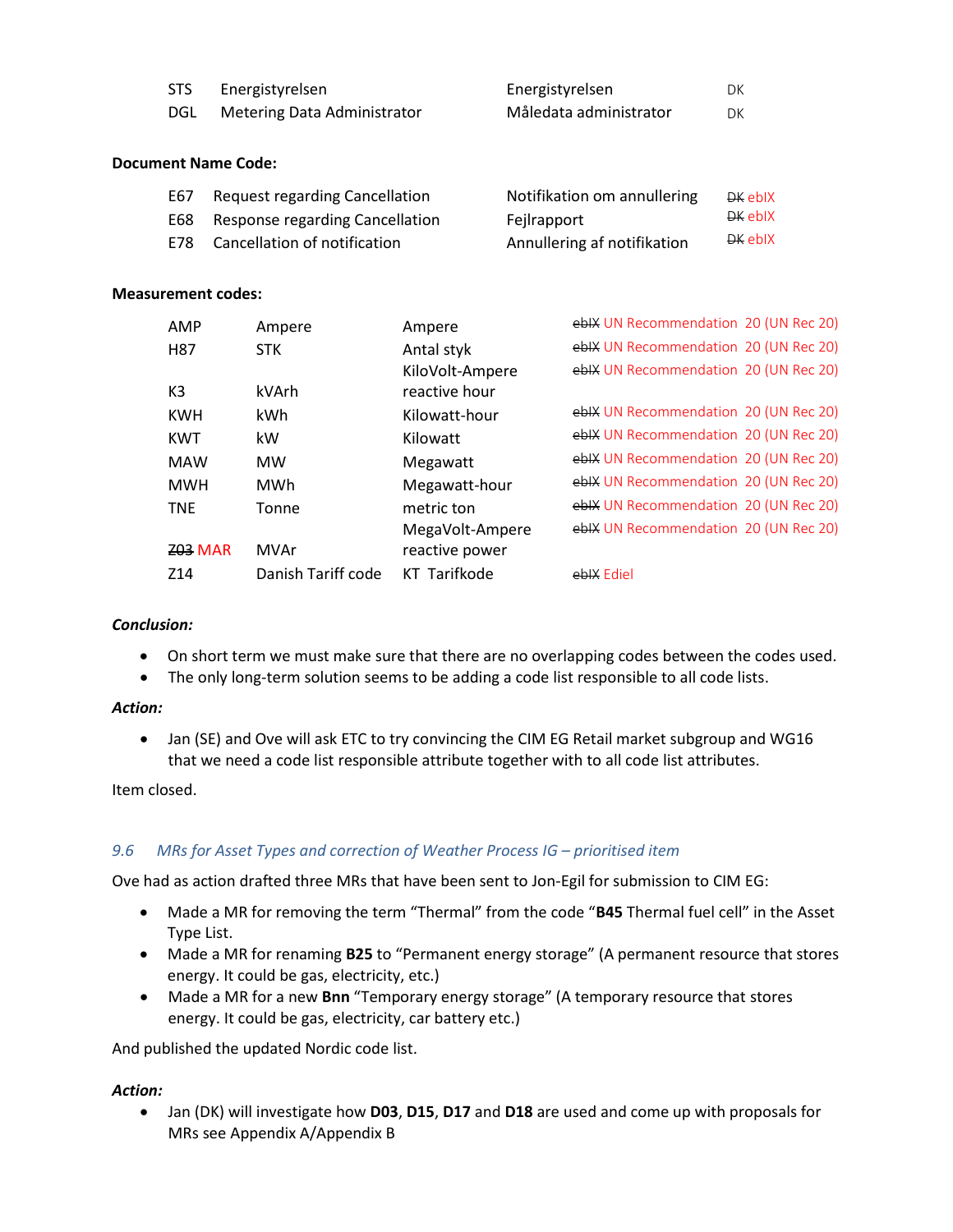Jan (DK) is still investigating how **D03**, **D15**, **D17** and **D18** are used , hence this part of the item was postponed.

## *9.7 Update of Weather prognosis IG - from Jan (SE)*

Due to lack of time the item was postponed.

#### *9.8 Swedish Asset Type codes for mFRR bids*

Due to lack of time the item was postponed.

#### *9.9 Review of NMEG code list*

Due to lack of time the item was postponed.

## *9.10 Usage of Reason codes in NBS BRS for TSO-MO– prioritised item*

Due to lack of time the item was postponed.

#### *9.11 Bidding Zone vs Scheduling Area*

Due to lack of time the item was postponed.

## *9.12 Rename of Market Balance Area to Bidding Zone or Scheduling Area (to remember item)*

Due to lack of time the item was postponed.

## <span id="page-6-0"></span>*9.13 New Message Type code for "Netted need"*

From Bent Atle:

Dear NMEG members,

Today we exchange Period Shift between Sweden and Norway. There is a need to also exchange result of netted Period Shift per Bidding Zone. This will minimize the need of activating bids.

We would like to have a Message Type**: ZXX- Netted Need.**

The process to find the absolute need/value of the Period shift for a Bidding Zone is tried explained below.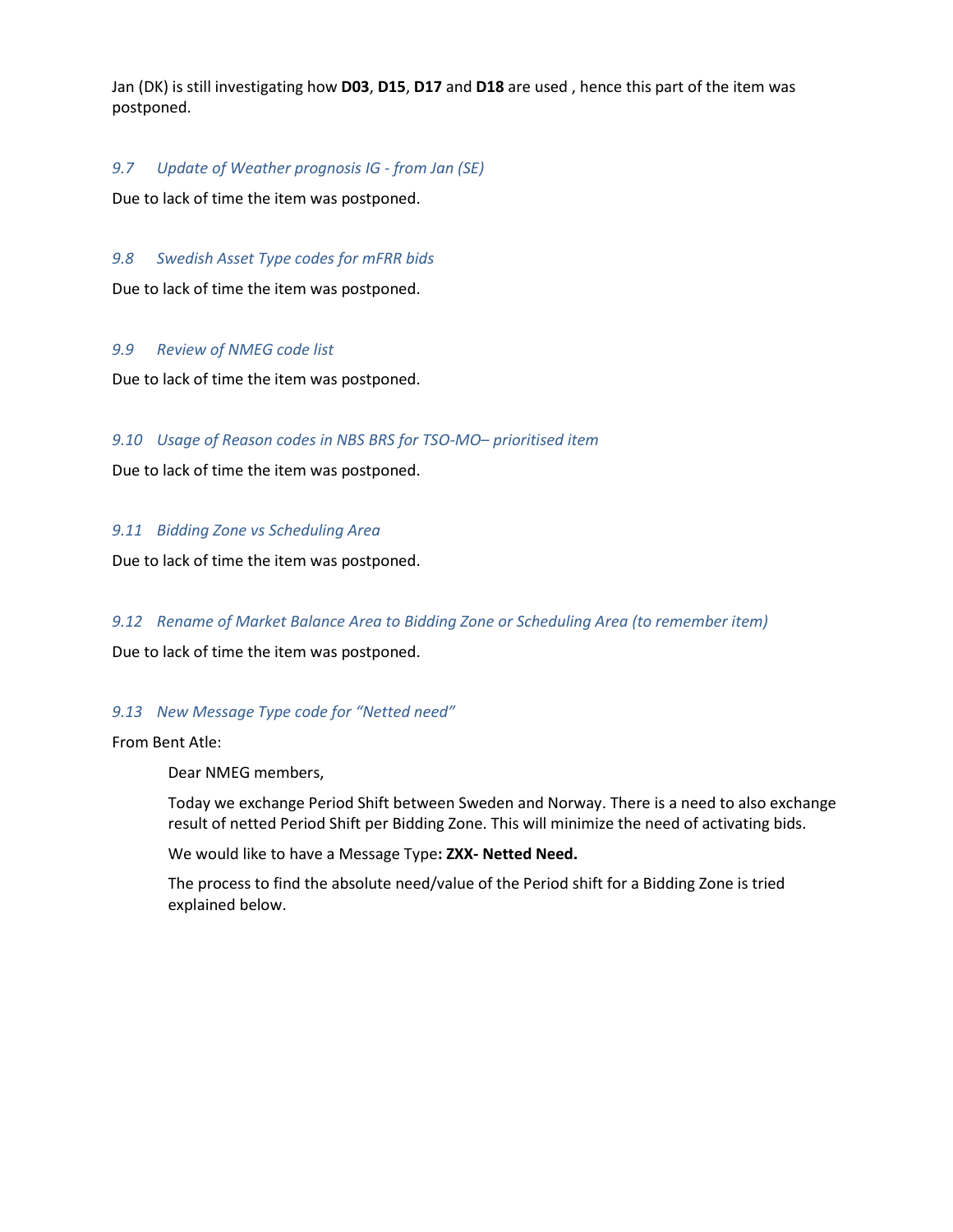

The Document Type code "**Z42** Netted need" is reserved.

Ove asked if a better name would be "Netted need for period-shift"? It was agreed that Ove will ask Bent Atle about the name and thereafter make publish the code as a Nordic code.

It was also noted that we are missing definitions of the two latest codes in the Document Type code list ("Production smoothing (applicable only in Norway)" and "Netted need"). Ove will ask Bent Atle also for proposals for these.

#### *Action:*

- Ove will ask Bent Atle for a definition of the Document Type codes "**Z41** Production smoothing (applicable only in Norway)" and "**Z42** Netted need" and ask if "Netted need for period-shift" is a better name for **Z42**.
- When definitions are found and eventually "**Z42** Netted need" is renamed to a more specific name, Ove will publish an updated Nordic Code List.

Item closed.

#### **10 Status for Swedish Flexibility project**

| <b>Background:</b>                    | Sweden has two ongoing "Flexibility projects" that now want to use CIM based<br>messages for the exchanges to/from the flexibility platforms. Among others one<br>called Stockholm flex where Vattenfall is candidate for making CIM documents for<br>the project(s). |
|---------------------------------------|-----------------------------------------------------------------------------------------------------------------------------------------------------------------------------------------------------------------------------------------------------------------------|
|                                       | To keep document exchanges as harmonised as possible in the Nordic countries,<br>NMEG has offered them NMEGs help in making the needed CIM based xml<br>schemas.                                                                                                      |
| <b>References (links):</b>            | None.                                                                                                                                                                                                                                                                 |
| What to decide,<br>discuss or inform: | Status report from Jan (SE).                                                                                                                                                                                                                                          |

Due to lack of time the item was postponed.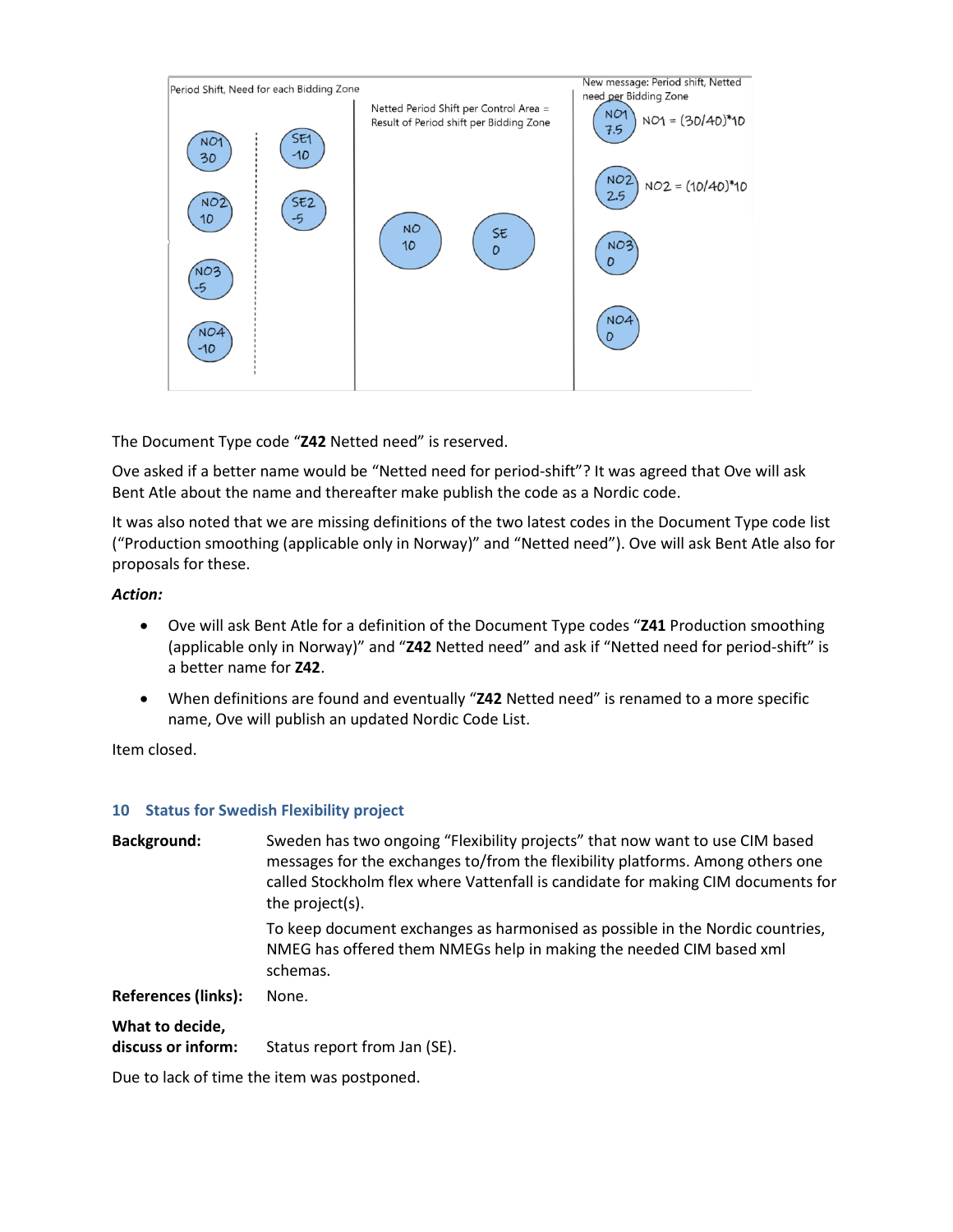#### **11 CIM EG and ebIX® Area project**

**Background:** The proposed project plan for an ebIX® and CIM EG Area project was approved by ebIX<sup>®</sup> Forum at the forum meeting November  $17<sup>th</sup>$ , 2020. ebIX<sup>®</sup> also agreed to pay for a secretary in such a project. In the autumn 2021, ebIX® decided to also invite EASEE-gas and ENTSG.

## **References (links):**

| What to decide,    |                                                                                       |
|--------------------|---------------------------------------------------------------------------------------|
| discuss or inform: | Status from CIM EG if they can approve a common ebIX <sup>®</sup> and CIM EG project. |

Due to lack of time the item was postponed.

#### **12 XML schemas**

| <b>Background:</b>         | The NMEG set of schemas, including extended table with TSO columns, are shown<br>in Appendix F.                                                                                                                                                                                         |
|----------------------------|-----------------------------------------------------------------------------------------------------------------------------------------------------------------------------------------------------------------------------------------------------------------------------------------|
|                            | When we start a project together with NBM (Nordic Balancing Model), everyone<br>are asked to find what versions of xml-schemas are used to day in different<br>projects and come up with proposals for new schemas and/or sets of schemas<br>that should be published at www.ediel.org. |
| <b>References (links):</b> |                                                                                                                                                                                                                                                                                         |
| What to decide,            |                                                                                                                                                                                                                                                                                         |
| discuss or inform:         | Verify the list of proposals for new schemas and/or sets of schemas, from the<br>NMEG participants, which should be published at www.ediel.org.                                                                                                                                         |

Due to lack of time the item was postponed.

## **13 NMEG CIM-XML Subgroup**

**Background:** At the NMEG meeting November 2019, it was agreed to establish a NMEG CIM-XML Subgroup that will make Nordic CIM based XML documents. The following tasks are prioritised (updated at NMEG meeting March 2020):

- a) Update the NMEG model with the latest ebIX® extension.
- b) Make a road map for making CIM documents for the Danish Datahub version 3.0.
- c) Continue with NBS documents:
	- 1. NBS ebIX® based documents.
	- 2. NBS documents based on older ENTSO-E schemas.
	- 3. NBS master data documents.

The members of NMEG CIM-XML Subgroup are Christian, Jan (DK), Jan (SE), Teemu and Ove.

## **References (links):**

### **What to decide, discuss or inform:** Status.

Status for looking into making CIM based document to replace the ebIX® XML documents used towards eSett today.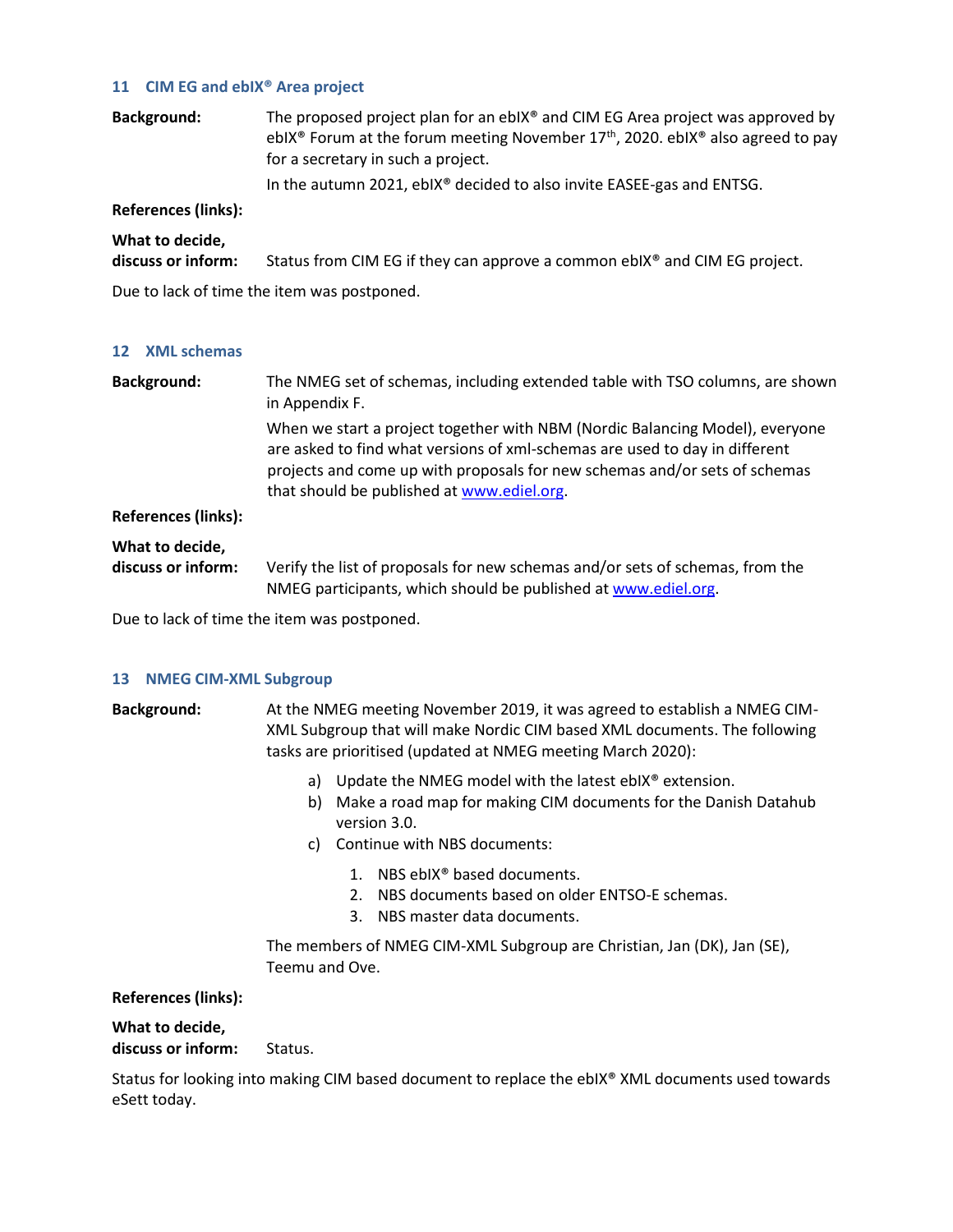## *13.1 Status for "CIM EG measurement document" and inclusion of NBS requirements*

Due to lack of time the item was postponed.

## *13.2 Report from NMEG CIM-XML Subgroup; Teams meeting March 24th, 2022*

- Participants: Jan (DK), Jan (SE) and Ove.
- The issue described i[n Appendix E](#page-17-0) was discussed and the following conclusion was agreed:
	- o In Request change billing master data and Notify billing master data:
		- Remove DateAndOrTime
		- **•** ChargeType cardinality =  $[1..*]$  (only in Request change billing master data)
		- Add in ChargeType effectiveDate [0..1] and terminationDate [0..1]

Jan (DK) will discuss internally we shall do this update.

- Jan (DK) also took up the question: When to use "timeInterval : ESMP\_DateTimeInterval" over other date formats?
	- $\circ$  It was noted that timeInterval always is used in a time series, while DateAdnOrTime is used when start and end date/time is used with a MktActivityRecord.

## **14 Review of documents from CIM EG subgroups and IEC groups**

**Background:** At the NMEG meeting August 2020 it was agreed that NMEG needs to be more proactive regarding commenting on new ENTSO-E and IEC documents. Hence it is added a fixed item on the NMEG agenda for review of documents from CIM EG subgroups and IEC groups that is of interest for the Nordic market.

## **References (links):**

## **What to decide,**

**discuss or inform:** Review of documents from CIM EG subgroups that is of interest for the Nordic market.

Due to lack of time the item was postponed.

## **15 Information (if any)**

Jan (SE) informed that he may be interested in being the ENTSO-E representative based on the "Call for nominations of experts for the new Task Force Data Interoperability and Access by 5 May 2022 EOD" from ENTSO-E. The ENSTO-E task force will cooperate with the EU DSO Entity "expert group data interoperability".

Jon-Egil informed that also he might be nominated as an ENTSO-E representative from Statnett.

Teemu informed that also Fingrid is discussing if they will nominate someone.

## **16 Next meetings and decide if next meeting will be a face-to-face meeting or GoToMeeting**

NMEG scheduled face-to-face meetings<sup>1</sup>:

<sup>1</sup> Unless otherwise explicitly stated, the face-to-face meetings start at 09:00 (CET) the first day and end 16:00 (CET) the second day.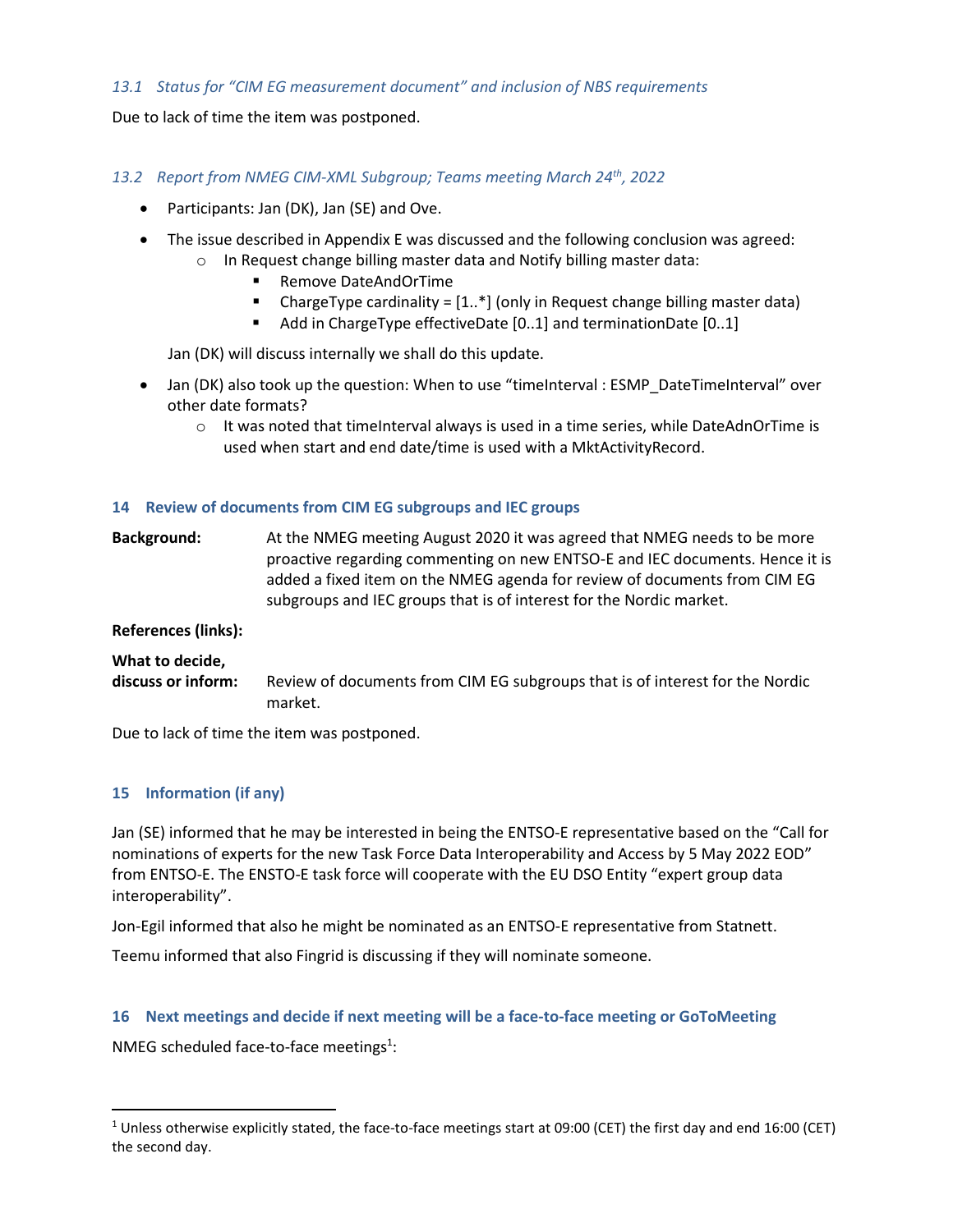• Wednesday June 1<sup>st</sup> and Thursday June 2<sup>nd</sup>, Fingrid's offices in Helsinki.

(Ove has booked room at Radisson Blu Plaza Hotel, Mikonkatu 23, Kluuvi, Helsinki)

## <span id="page-10-1"></span>**17 AOB**

## <span id="page-10-0"></span>*17.1 MR to WG 16 for new "inclusiveBidIdentification"*

Jon-Egil informed that NMEG MR 2022/199 (new attribute "inclusiveBidsIdentification" to the BidTimeSeries class) has been approved by CIM EG, hence we need to make a MR for WG16 for addition of the attribute in Basic CIM – IWC 62325/301.

## *Action:*

- Ove will draft a NMEG MR to WG16.
- Thereafter Jan (SE) will submit the MR to WG16.

## <span id="page-10-2"></span>*17.2 New code for the Nordic synchronous area*

John-Egil informed that he needs a new code for the Nordic synchronous area i.e., the whole Nordic Market without DK1. Hence, Jon-Egil asked if anyone had any problems with it – And, since no-one had problems with it, Jon-Egil will submit a request for the new code.

Item closed.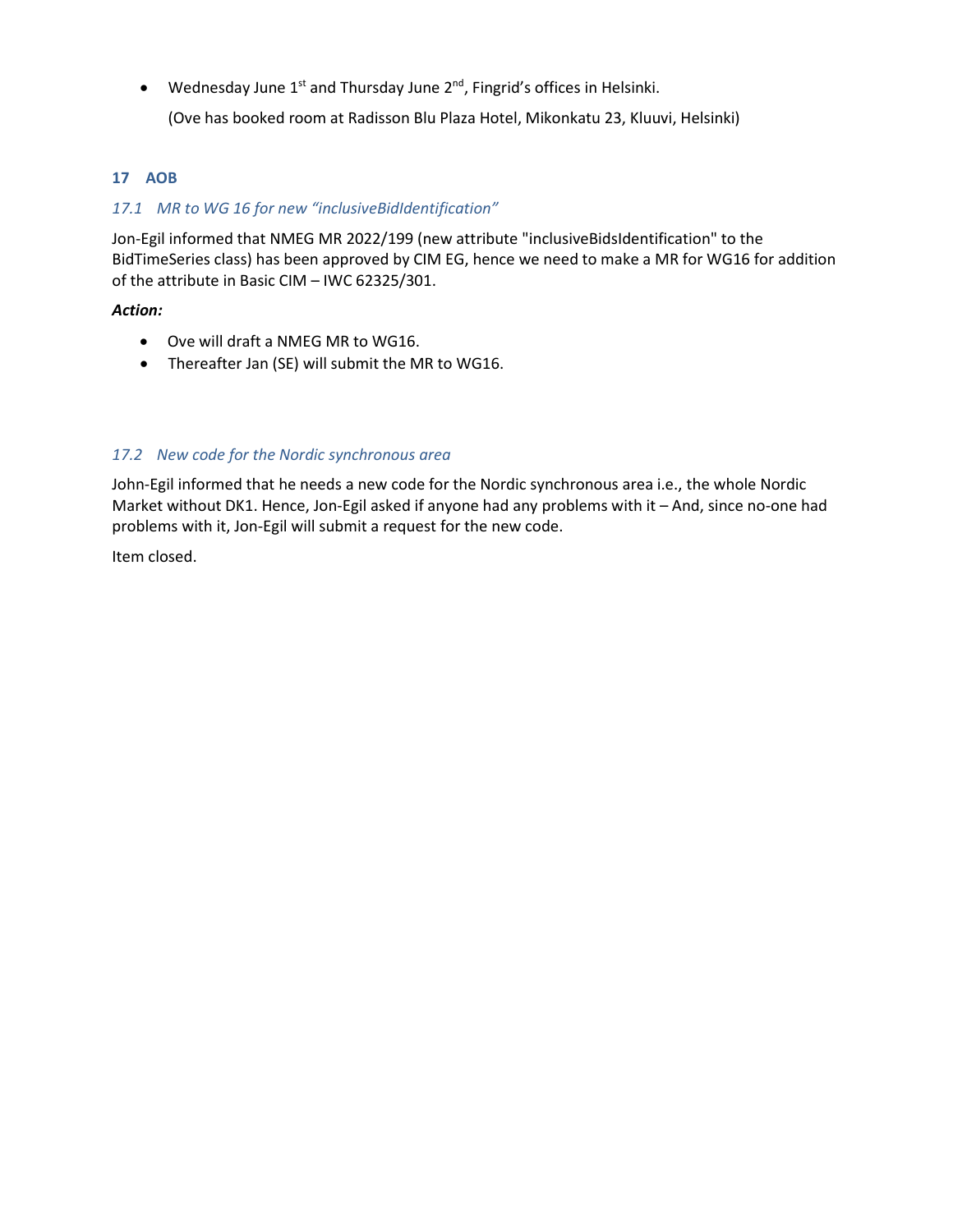## <span id="page-11-0"></span>**Appendix A MR NMEG 2022/197 – Swedish Asset Types - mFRR bids/Flexibility platforms**

This is a proposal for resending of NMEG 2020/188.

The MR originates from different kinds of offers Svenska kraftnät will get in the mFRR bids sent from "Flexibility platforms" starting in December 2020 in Sweden. These can be separate into six different categories (in Swedish):

- 1. Aggregerad kommersiell värmelast (värmepumpar i kontorsbyggnader)
- 2. Aggregerade elfordonsladdare (främst kommersiella men även privata)
- 3. Aggregerade privata värmepumpar
- 4. Reservkraft
- 5. Kraftvärme
- 6. Kommersiell last (industri)

| Date of submission: | nn/nn/2022                                                                                   |
|---------------------|----------------------------------------------------------------------------------------------|
| Submittor Name:     | Jon-Egil Nordvik                                                                             |
| Organisation:       | Statnett on behalf of the Nordic TSOs (Energinet, Fingrid, Statnett and<br>Svenska kraftnät) |
| E-mail:             | jon-egil.nordvik@statnett.no                                                                 |

| Maintenance Request title:     | NMEG 2022/197                |
|--------------------------------|------------------------------|
| Impacted document/schema:      | ENTSO-E code list            |
| Clause/Paragraph/Figure/Table: | Asset Type code list         |
|                                | <b>Description of issue:</b> |

(Business requirement, reason for request, documentation/schema change request or impact) Reserve bids in the Nordic mFRR market, from "Flexibility platforms", are separated into six different categories:

- 1. Aggregated commercial heat load (heat pumps in office buildings)
- 2. Aggregated electric vehicle chargers (mainly commercial but also private)
- 3. Aggregated private heat pumps
- 4. Reserve power
- 5. Cogeneration (Combined Heat and Power)
- 6. Commercial load (industry)

Hence, new Asset Type codes are needed.

## **Proposed resolution:**

|  | 1. Add the following Asset Type codes to the ENTSO-E code list. |
|--|-----------------------------------------------------------------|
|--|-----------------------------------------------------------------|

## **ENTSO-E Code List change request**

| <b>EIVISO-L COUPLIST CHAIRE FEQUEST</b>                                               |  |                                         |                                                                                                               |  |  |  |  |
|---------------------------------------------------------------------------------------|--|-----------------------------------------|---------------------------------------------------------------------------------------------------------------|--|--|--|--|
| Code $(2)$ :<br>Type of code<br>Asset Type List<br>Asset Type List<br>Asset Type List |  | <b>Definition:</b>                      | <b>Description:</b>                                                                                           |  |  |  |  |
|                                                                                       |  | Aggregated<br>commercial heat load      | A resource using aggregated commercial<br>heat load, including heat pumps in office<br>buildings, for energy. |  |  |  |  |
|                                                                                       |  | Aggregated electric<br>vehicle chargers | A resource using aggregated electric vehicle<br>chargers, commercial and private, for<br>energy.              |  |  |  |  |
|                                                                                       |  | Aggregated private<br>heat pumps        | A resource using aggregated private heat<br>pumps for energy.                                                 |  |  |  |  |
| Asset Type List                                                                       |  | Reserve power                           | A resource using reserve power for energy.                                                                    |  |  |  |  |

<sup>&</sup>lt;sup>2</sup> The "Code" field is to be completed in the case of modifications to existing codes.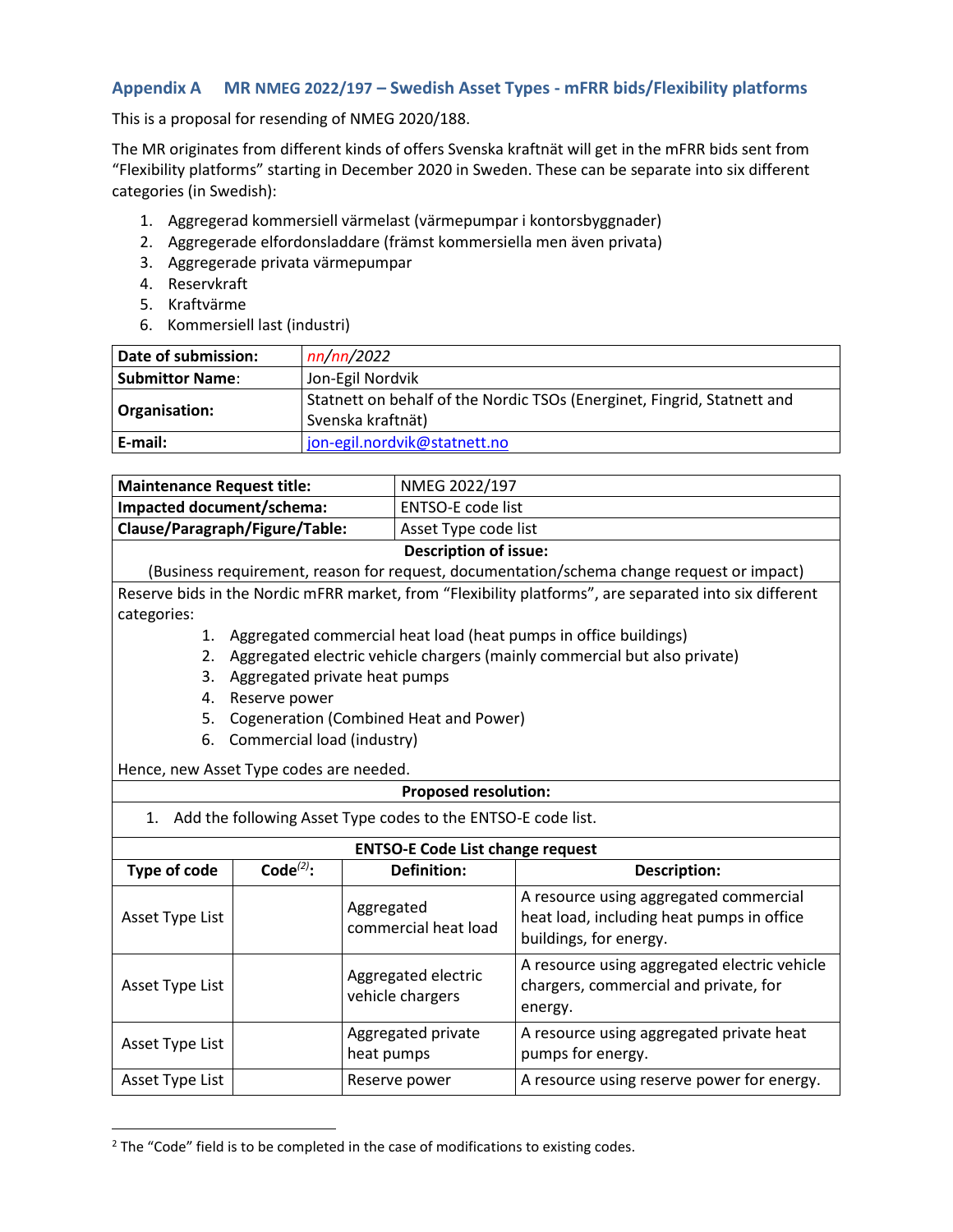| Asset Type List |  | Cogeneration<br>(Combined Heat and<br>Power) | A resource using cogeneration, combined<br>heat and power, for energy. |
|-----------------|--|----------------------------------------------|------------------------------------------------------------------------|
| Asset Type List |  | Commercial load<br>(industry)                | A resource using commercial load (industry),<br>for energy.            |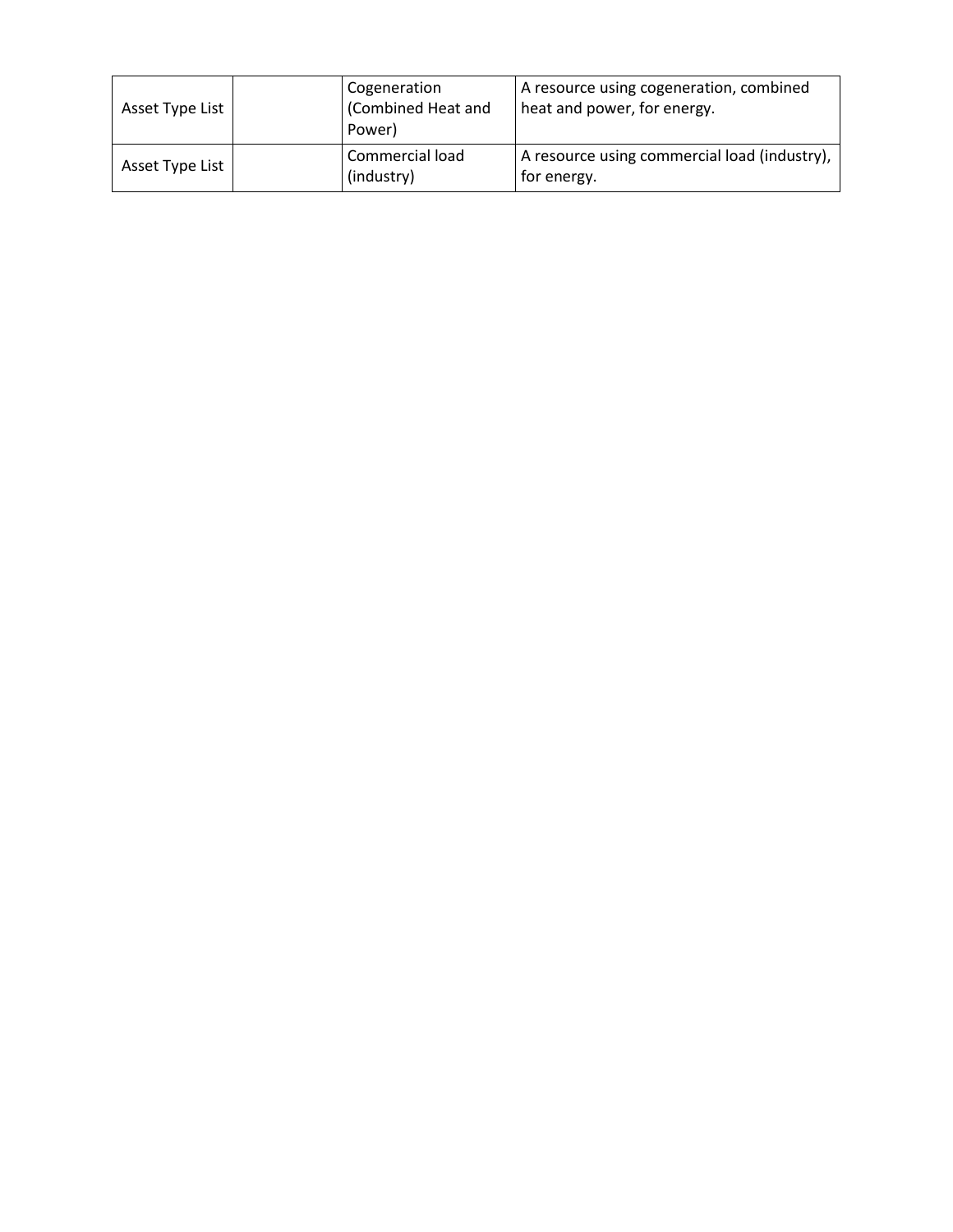## <span id="page-13-0"></span>**Appendix B Possible new Asset Types used in Denmark**

## *The following Asset types are used in Denmark:*

|                 | <b>Danish codes</b><br><b>ENTSO-E codes</b>                   |                                                                                |                                                                      |  |
|-----------------|---------------------------------------------------------------|--------------------------------------------------------------------------------|----------------------------------------------------------------------|--|
| <b>D01</b>      | Steam turbine with back-pressure<br>mode                      | <b>B39</b><br>Thermal steam turbine with back-pressure<br>turbine (open cycle) |                                                                      |  |
| <b>D02</b>      | Gas turbine                                                   | <b>B38</b><br>Thermal combined cycle gas turbine with heat<br>recovery         |                                                                      |  |
| <b>D03</b>      | Combined cycle                                                |                                                                                |                                                                      |  |
| D <sub>04</sub> | Combustion engine gas                                         | <b>B04</b>                                                                     | <b>Fossil Gas</b>                                                    |  |
| <b>D05</b>      | Steam turbine with condensation /<br>steam                    | <b>B40</b>                                                                     | Thermal steam turbine with condensation<br>turbine (closed cycle)    |  |
| <b>D06</b>      | <b>Boiler</b>                                                 | <b>B46</b>                                                                     | Thermal steam engine                                                 |  |
| <b>D07</b>      | Stirling engine                                               | <b>B44</b>                                                                     | Thermal Stirling engine                                              |  |
| <b>D08</b>      | Permanent connected electrical<br>energy storage facilities   |                                                                                | MR will be sent for renaming B25 to "Permanent<br>energy storage"    |  |
| D <sub>09</sub> | Temporarily connected electrical<br>energy storage facilities |                                                                                | MR for new code will be sent to CIM EG<br>"Temporary energy storage" |  |
| D <sub>10</sub> | <b>Fuel Cells</b>                                             | <b>B45</b>                                                                     | Thermal fuel cell                                                    |  |
| D11             | Photo voltaic cells                                           | <b>B28</b>                                                                     | Solar photovoltaic                                                   |  |
| D <sub>12</sub> | Wind turbines                                                 | <b>B30</b>                                                                     | Wind unspecified                                                     |  |
| D <sub>13</sub> | Hydroelectric power                                           | <b>B31</b>                                                                     | Hydro-electric unspecified                                           |  |
| D14             | Wave power                                                    | <b>B34</b>                                                                     | Marine wave                                                          |  |
| D <sub>15</sub> | Mixed production                                              |                                                                                |                                                                      |  |
| D <sub>16</sub> | Production with electrical energy<br>storage facilities       |                                                                                |                                                                      |  |
| <b>D17</b>      | Power-to-X                                                    |                                                                                |                                                                      |  |
| D <sub>18</sub> | Regenerative demand facility                                  |                                                                                |                                                                      |  |
| D <sub>19</sub> | Combustion engine - diesel                                    | <b>B06</b>                                                                     | <b>Fossil Oil</b>                                                    |  |
| D <sub>20</sub> | Combustion engine - bio                                       | <b>B01</b>                                                                     | <b>Biomass</b>                                                       |  |
| D99             | Unknown technology                                            | <b>B20</b>                                                                     | Other unspecified                                                    |  |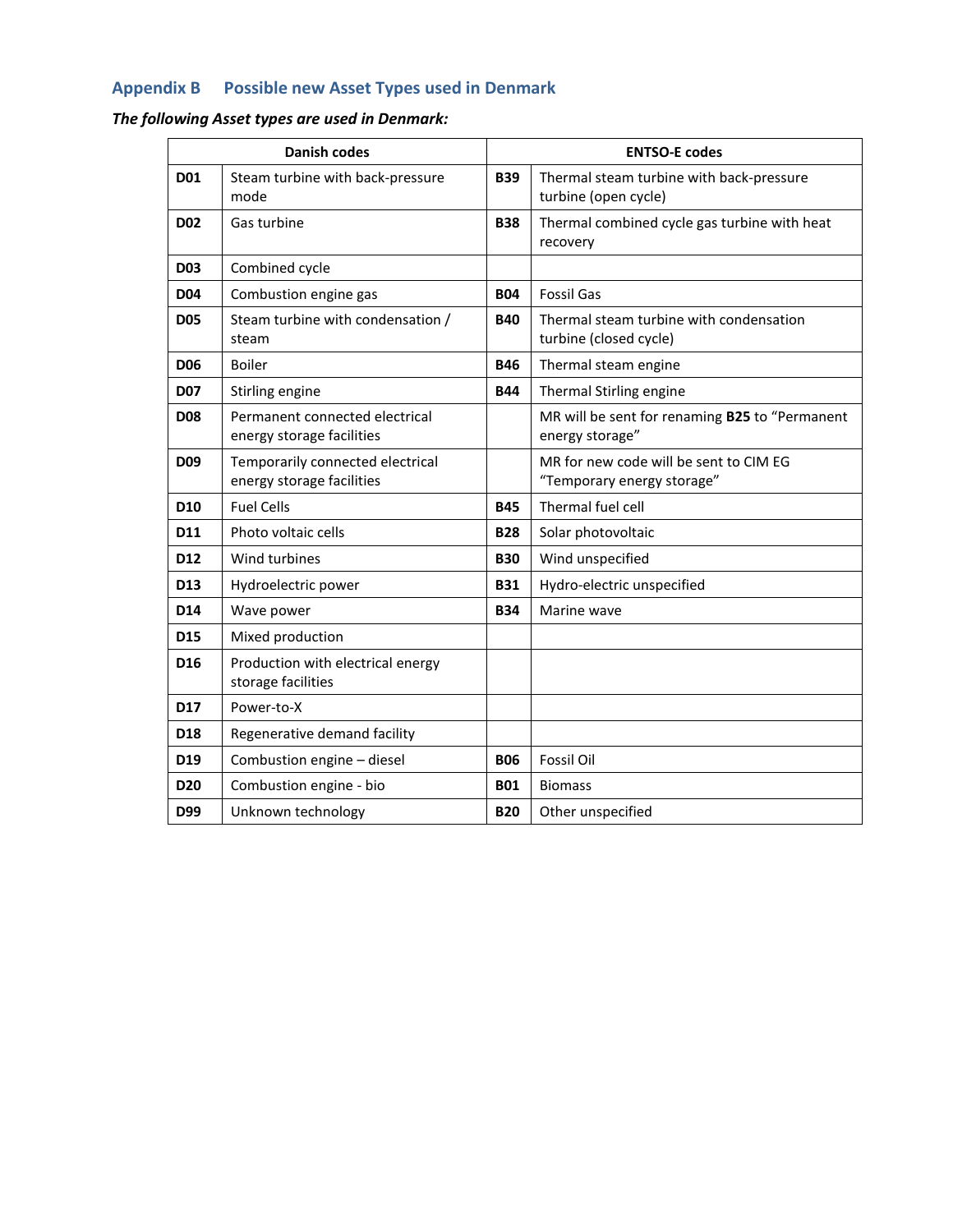## <span id="page-14-0"></span>**Appendix C Bidding Zone vs Scheduling Area**

#### *From Jan (SE):*

In the past, we had a "Market Balance Area", then it was easier to know that our Nordic "prisområden", "budområden", "snittområden"... It was a Market Balance Area.

But:

With "Bidding Zone" and "Scheduling Area", my spontaneous opinion is that:

*a)* What we in Swedish call "prisområden", "budområden", "snittområden" ", these are the areas for which you bid for the balance regulation (unless the whole country is the area), i.e. a "Bidding Zone". Or: if you send a bid for a "stasjonsgruppe", a "reglerobjekt", that object – even if it consists of several "stasjoner", can only be in a single "elområde":Bidding zone.

*From Jon-Egil:* In Norway, one "reglerobjekt" can reside in multiple Bidding Zones. It is indicated in the bid which area it belongs to.

b) What we in Swedish call the "snittområde", these are the areas where the actors submit production and consumption plans (today "balansansvariga"), i.e. a "Scheduling Area" (a "planeringsområde"). Or: when you send a plan for a "stasjonsgruppe", a "reglerobjekt", that object – even if it consists of several "stasjoner", can only be in a single "snittområde": Scheduling Area.

*From Jon-Egil:* In Norway, one "reglerobjekt" can reside in multiple Bidding Zones. It is indicated in the plan which area it belongs to.

c) If two actors trade energy with each other, then it does this in a "elområde", i.e. a "Bidding Zone" according to what I say under a). If they trade on the electricity exchange, well then it can be trading across "elområdesgränser".

*From Jon-Egil:* Correct.

How do these areas get into the settlement? And what would happen if we have different "Bidding Zone" and "Scheduling Area"?

The definition of the Scheduling Area in the Harmonised Electricity Market Role Model (HEMRM) is:

"An area within which the TSOs' obligations regarding scheduling apply due to operational or organisational needs.

This area consists of one or more Metering Grid Areas with common market rules for which the settlement responsible party carries out an imbalance settlement and which has the same price for imbalance."

This is the area with a single price for the "imbalance".

*From Jon-Egil:* In practice, the areas must probably be the same, the one must be a sum of the others or one must require that the "reglerobjektene" must only be inside the areas.

Then say that area "ABC" will no longer be both a Bidding Zone and a Scheduling Area, for example that we are introducing several new Scheduling Areas within a Bidding Zone. According to what I thought under c) above, two actors would still be able to trade within the same Bidding Zone without going to the power exchange. But there may be different prices for the imbalance as there are now several "planområden" within the "budområdet". What price from which area would be used for trading?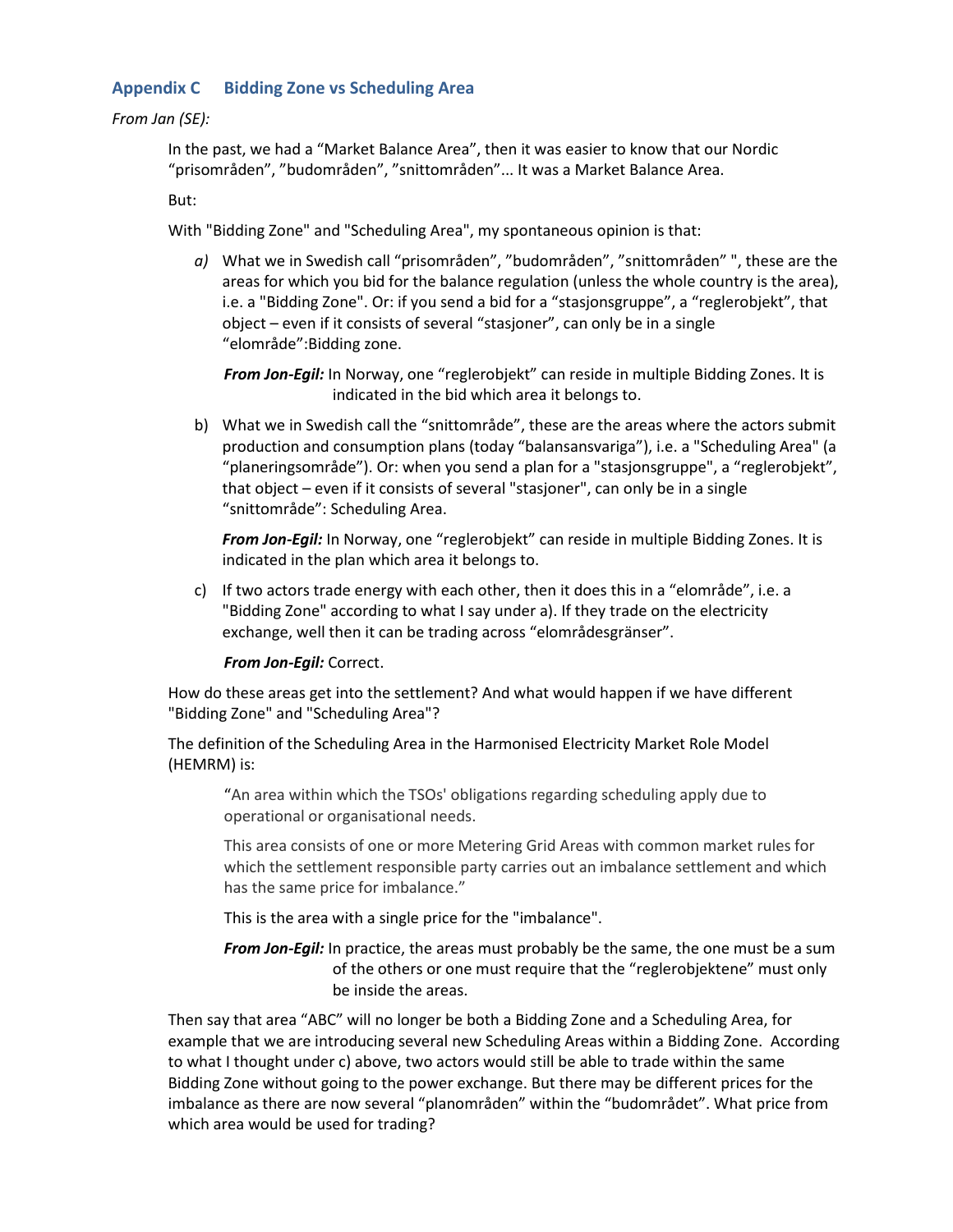- *From Jon-Egil:* As far as I remember, there should only be one imbalance price for one Bidding Zone.
- *From Bent Atle:* It's another term that's being talked about here, **uncongested areas**. It will reflect the marginal price of one or more Bidding Zones.

*Definition from [Explanatory document \(entsoe.eu\):](https://eepublicdownloads.entsoe.eu/clean-documents/nc-tasks/EBGL/EBGL_A30.1%20and%2030.3_181218_ALL%20TSOs%20proposal_Pricing_proposal_explanatory_document_for%20submission.pdf?Web=0)* 

#### *uncongested area:*

*means the widest area, constituted by bidding zones and/or LFC areas, where the exchange of balancing energy and the netting of demands is not restricted by the cross-border capacity limits calculated in accordance with the implementation frameworks for the exchange of balancing energy from replacement reserves, from frequency restoration reserves with manual and automatic activation as well as for the imbalance netting process.*

The definition of the Bidding Zone in HEMRM is:

"The largest geographical area within which market participants are able to exchange energy without capacity allocation."

If in the future we redo our "elområden" so that the "Bidding Zone" is not (as today) the same as the "Scheduling Area", what will it be like? Is what I said under a), b) and c) still valid? Or have I thought wrong? Before we introduced "elområden" in Sweden, we had four "snittområden" that were the areas where plans were submitted (= "Scheduling Area"), although on the other hand we did not have different prices in these four different areas...

Or is it the role model that needs to be updated?

Say that after an "elområdesöversyn" (Bidding Zone review), we in the Nordic region introduce several Bidding Zones per "planeringsområde" (Scheduling Area), then there would still be the same imbalance price in these particular Bidding Zones. That shouldn't be the case, should it? Or for what type of area should the settlement take place?

I also address these issues internally.

So far, bids for aFRR are submitted to Svenska kraftnät for the whole of Sweden, i.e. Sweden is a "budområde" (Bidding Zone). But not really a Bidding Zone because there are limitations in the grid. But I guess the aFRR bids going forward will be submitted per Bidding Zone?

*From Jon-Egil:* In Norway, Bidding Zone and Scheduling Area are the same geographic region, so they use the same code.

#### *Questions from Ove:*

- Should we explain the difference between Bidding Zones and Scheduling Areas in a Nordic document, such as in the introduction in relevant BRSs or in the "Ediel Common XML rules and recommendations"?
- And maybe introduce a dictionary somewhere?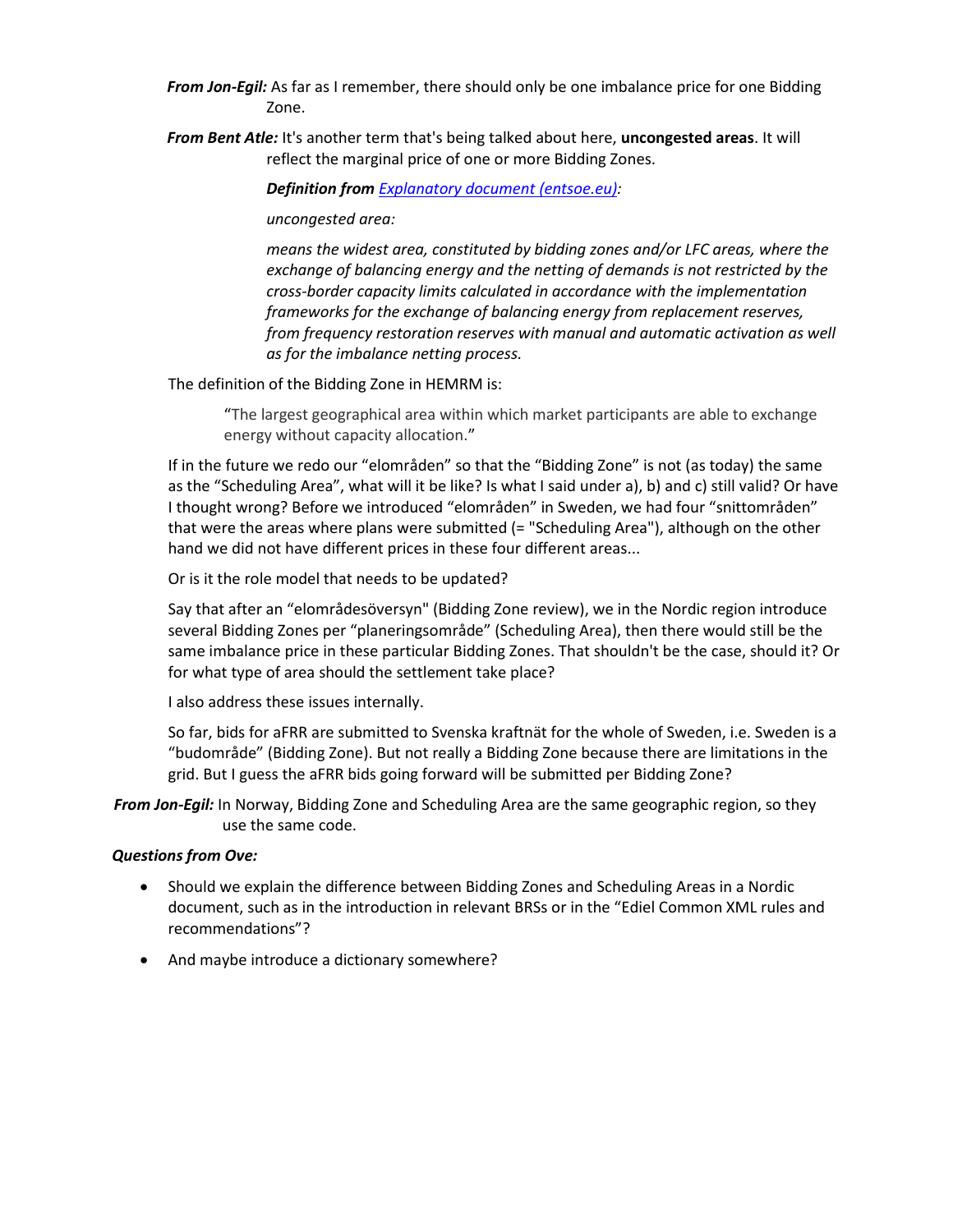# <span id="page-16-0"></span>**Appendix D Overview of Nordic memberships in international standardisation bodies**

| <b>Name</b>   | <b>Member of</b>                                               |
|---------------|----------------------------------------------------------------|
| Anders (SE)   | CGMES, ESMP                                                    |
| Anne Stine    | NMEG, eblX®                                                    |
| Bertil (SE)   | EBG.                                                           |
| Christian     | NMEG, eblX <sup>®</sup> observer (?)                           |
| Fedder        | NMEG, CIM EG, IEC/WG16, CSSG, EEAT, ENTSO-E CIM tools, CIO/LIO |
| Jan (SE)      | NMEG, HG, ebIX®, IEC/WG16+14, ESMP                             |
| Jon-Egil      | NMEG, CIM EG, IEC/WG16, ESMP, CCC, CIO/LIO, TPC                |
| Martin (SE)   | <b>CCC</b>                                                     |
| Miika         | CIM EG, NEX                                                    |
| Moustafa (SE) | <b>CGMES</b>                                                   |
| Oscar         | CIO/LIO, ebIX®, CIM EG                                         |
| Ove           | NMEG, HG, ebIX®, IEC/WG16                                      |
| Svein (NO)    | IEC/WG14+13, CGMES                                             |
| Teemu         | NMEG, CIM EG, EBG, ETC, CIO/LIO                                |

## *Abbreviations:*

| CCC          | Coordinated Capacity Calculation (project under CIM EG)     |
|--------------|-------------------------------------------------------------|
| <b>CGMES</b> | Common Grid Model Exchange Standard (subgroup under CIM EG) |
| CIO/LIO      | Central Issuing Office / Local Issuing Office               |
| <b>CSSG</b>  | Communication Standards (subgroup under CIM EG)             |
| Dc           | <b>ENTSO-E Digital committee</b>                            |
| EBG.         | ebIX <sup>®</sup> Business Group                            |
| <b>EEAT</b>  | ENTSO-E Enterprise Architecture Team (subgroup under Dc)    |
| <b>ESMP</b>  | European Style Market Profile (subgroup under CIM EG)       |
| <b>ETC</b>   | ebIX <sup>®</sup> Technical Committee                       |
| HG           | ebIX®, EFET and ENTSO-E Harmonisation Group                 |
| MC.          | <b>ENTSO-E Market Committee</b>                             |
| <b>MIT</b>   | Market Integration and Transparency (subgroup under MC)     |
| <b>NEX</b>   | Nordic ECP/EDX Group                                        |
| <b>TPC</b>   | Transparency Platform Coordinators (subgroup under MIT)     |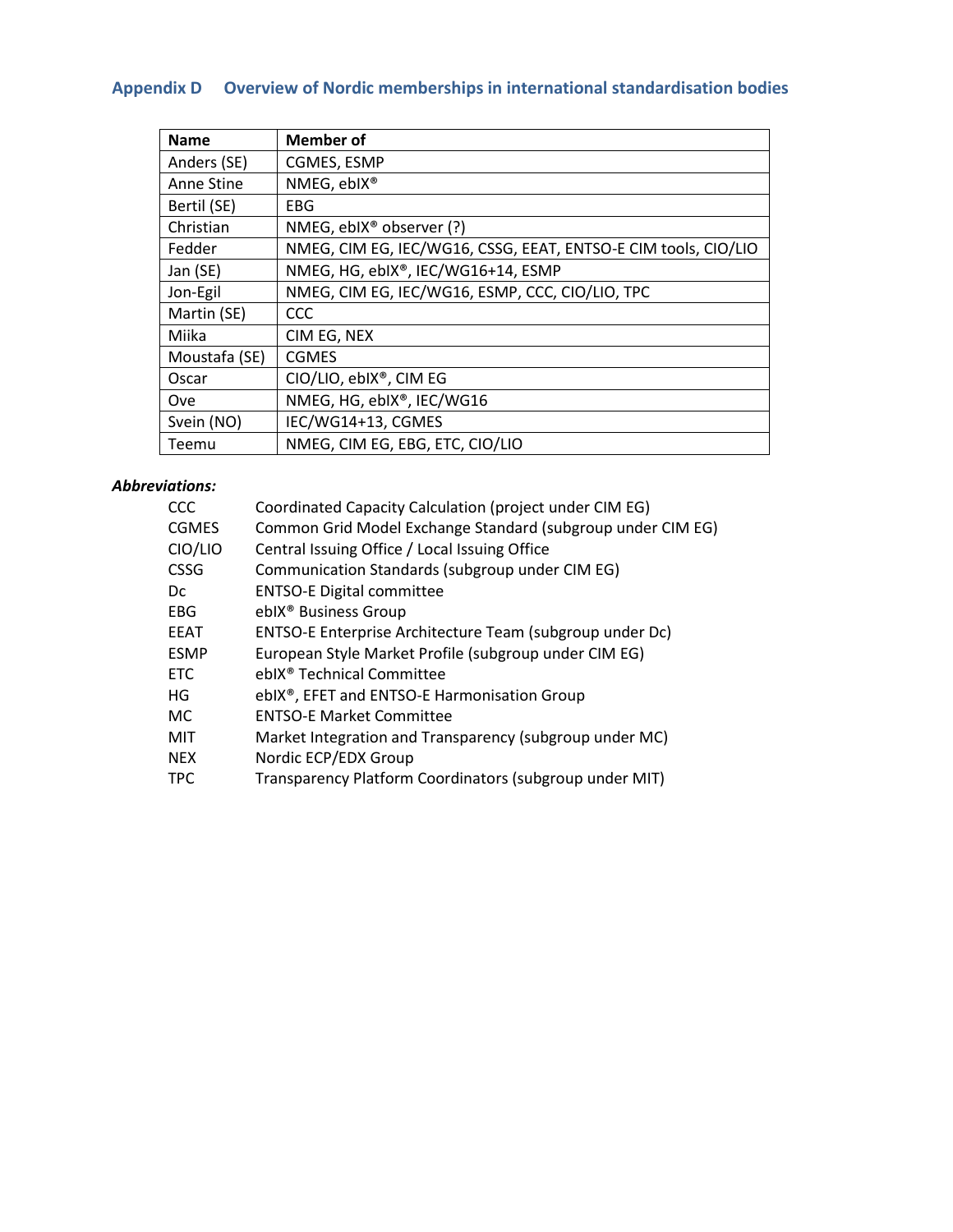## <span id="page-17-0"></span>**Appendix E Danish Datahub: Cardinality of billing master data in RSM-030 and RSM-031**

We are in the process of implementing billing master data (e.g., BRS-037) and has gone in depth with RSM-030 and RSM-031. In this regard, there is a detail in the new RSM-030 that we have not paid attention to and that provides a greater number of messages in our systems.

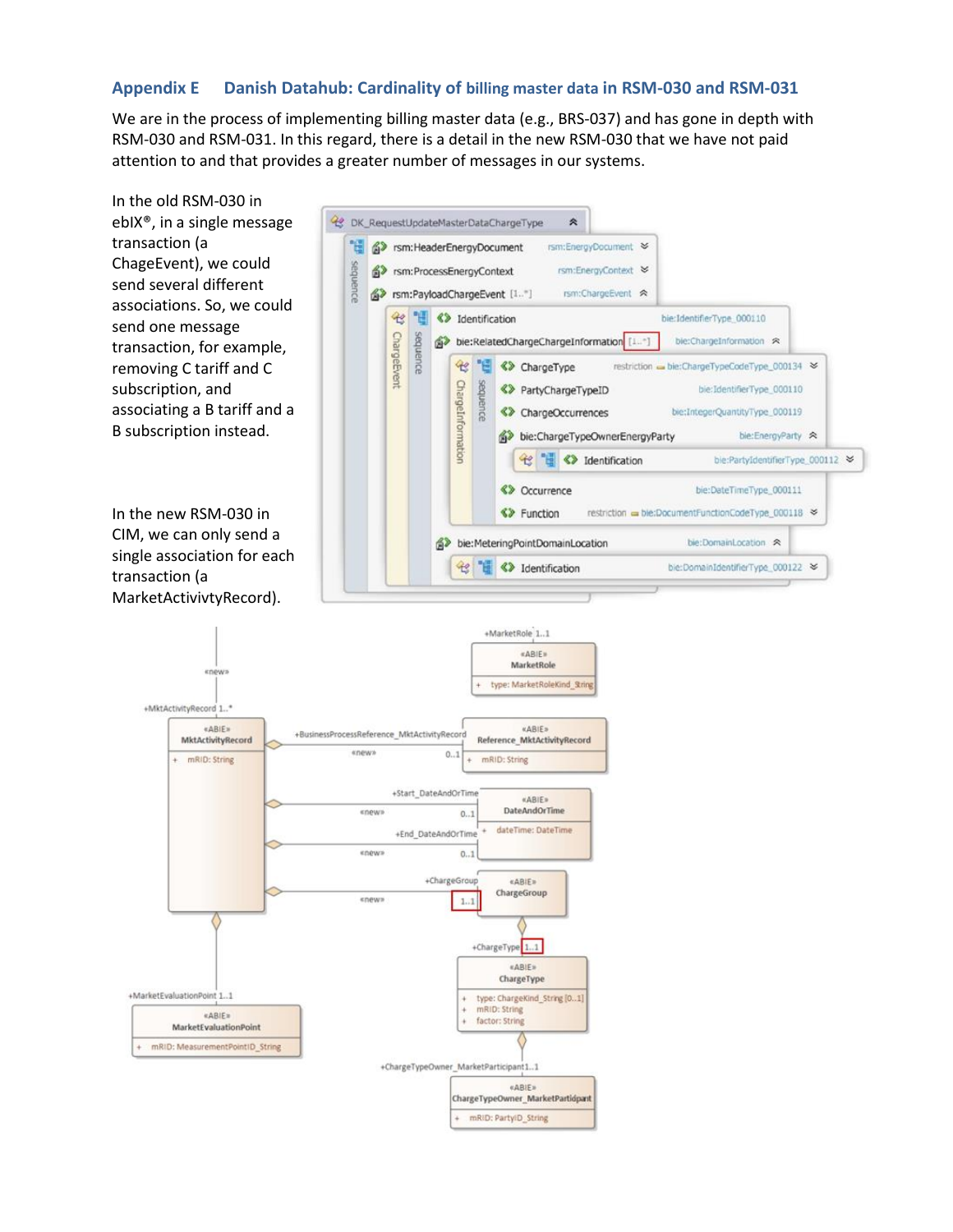When DataHub sends RSM-031 to the actors, a little more has been opened so that more billing master data can be sent, but they must have the same start and end dates, as these dates are at the MarketActivityRecord level.



This means for us, and I think a lot of other, bigger changes as well. As a grid company, it is a lot more outgoing message transactions when we make changes, and as an electricity supplier, it is a lot more incoming message transactions. For example, in the event of a change of supplier, we get a message today with typically 6-7 price elements at the Metering Point. Going forward, it will be up to 6-7 separate MarketActivityRecords from DataHub (I'm well aware that in a message we can have multiple repetitions, by forming more MarketActivityRecords, but it is with us a MarketActivityRecords that constitutes a message, because that is the level where we define the Metering Point, the level RSM-009 is working at, etc.).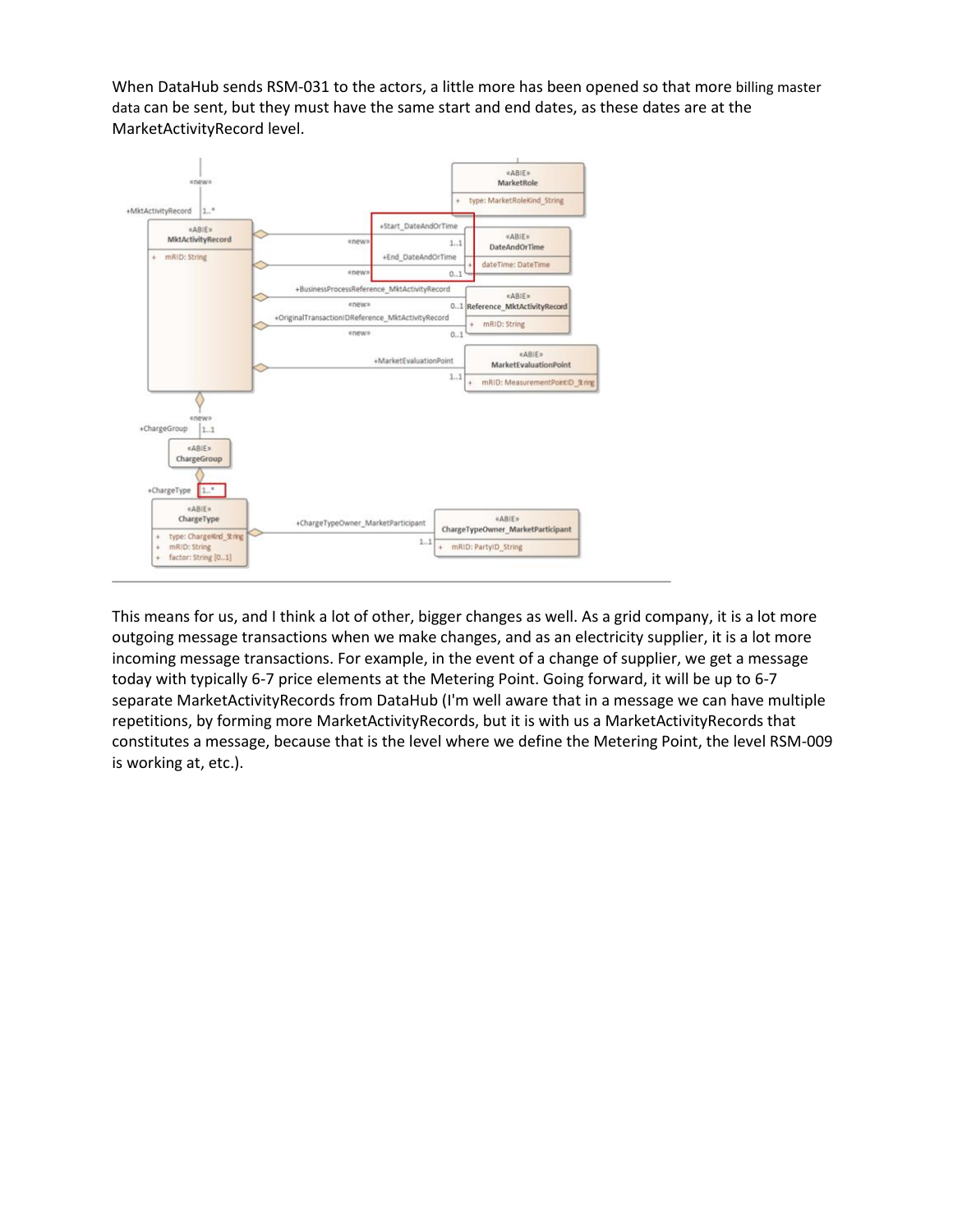My question is, is there any way to adjust this, at this point, so that it's going to look more like ebIX®?

As I immediately see it, it could be solved by applying cardinality 1..\* to ChargeType in both RSM-030 and RSM-031, and by moving Start\_DateAndOrTime and End\_DateAndOrTime down under Charge Type, as illustrated below.

I would think that other players like us will see such a change as an advantage, and to the extent that it can be incorporated into the common standards and into DataHub 3.0, I think that would be a good idea.

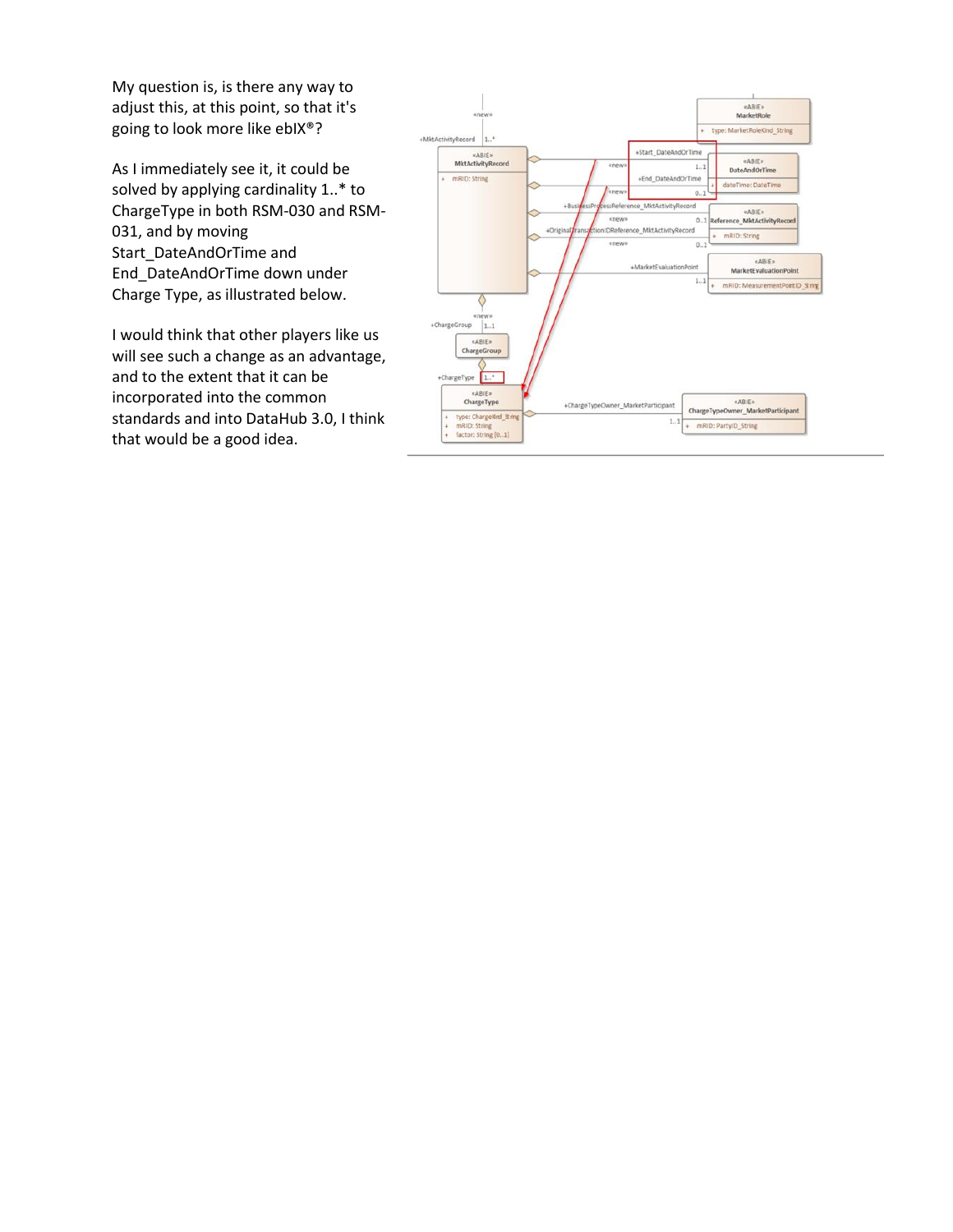## **Appendix F Overview of the usage of xml-schemas in the Nordic countries**

<span id="page-20-0"></span>

|                  |                                                                 | <b>BRS</b>                    | <b>Version used by</b> |            |                  |                |                 |            |
|------------------|-----------------------------------------------------------------|-------------------------------|------------------------|------------|------------------|----------------|-----------------|------------|
| #                | <b>XML schema</b>                                               |                               | <b>NBS</b>             | <b>NMA</b> | <b>Energinet</b> | <b>Fingrid</b> | <b>Statnett</b> | <b>Svk</b> |
| $\mathbf{1}$ .   | NEG ECAN publication document                                   | NBS BRS for TSO/MO            | 1.0                    |            |                  |                |                 | 1.0, 7.0   |
| 2.               | NEG ERRP Reserve Allocation Result Document                     | NBS BRS for TSO/MO<br>a)      | 1.0                    |            |                  |                |                 | 1.0        |
|                  |                                                                 | <b>BRS</b> for Trade<br>b)    |                        |            |                  |                |                 |            |
| 3.               | <b>NEG Area Specification Document</b>                          | NBS BRS for Master Data<br>a) | 1.0 <sup>3</sup>       | 2.0        |                  |                |                 |            |
|                  |                                                                 | b)<br><b>BRS</b> for Trade    |                        | (CIM)      |                  |                |                 |            |
| 4.               | NEG Bilateral Trade Structure Document                          | NBS BRS for Master Data       | 1.0                    |            |                  |                |                 |            |
| 5.               | NEG Party Master Data Document                                  | NBS BRS for Master Data       | 1.0                    |            |                  |                |                 |            |
| 6.               | NEG Resource Object Master Data Document                        | NBS BRS for Master Data       | $1.1$                  |            |                  |                |                 |            |
| $\overline{7}$ . | <b>ENTSO-E Acknowledgement Document</b>                         | NEG Common XML rules and      | 6.0                    |            |                  |                |                 | $7.0$ (not |
|                  |                                                                 |                               |                        |            |                  |                |                 | complete)  |
| 8.               | <b>ENTSO-E ERRP Planned Resource Schedule Document</b>          | NBS BRS for TSO/MO            | 5.0                    |            |                  |                |                 |            |
| 9.               | NEG ERRP Planned Resource Schedule Document                     | <b>BRS</b> for Schedules      |                        |            |                  |                |                 |            |
| 10.              | <b>ENTSO-E ERRP Resource Schedule Confirmation Report</b>       | <b>BRS</b> for Schedules      | <b>No NEG</b>          |            |                  |                |                 |            |
|                  |                                                                 |                               | version                |            |                  |                |                 |            |
| 11.              | <b>ENTSO-E ESS Anomaly Report</b>                               | <b>BRS</b> for Schedules      | <b>No NEG</b>          |            |                  |                |                 |            |
|                  |                                                                 |                               | version                |            |                  |                |                 |            |
| 12.              | <b>ENTSO-E Outage document</b>                                  | <b>BRS</b> for Schedules      | <b>No NEG</b>          |            |                  |                |                 |            |
|                  |                                                                 |                               | version                |            |                  |                |                 |            |
| 13.              | NEG ESP Energy Account Report Document                          | <b>NBS BRS</b>                | $1.0$                  |            |                  |                |                 |            |
| 14.              | <b>ENTSO-E ESS Confirmation Report</b>                          | <b>NBS BRS</b>                | 4.1                    |            |                  |                |                 | 5.0        |
| 15.              | <b>ENTSO-E ESS Schedule Document</b>                            | <b>NBS BRS</b><br>a)          | 4.1                    |            |                  |                |                 | 5.0        |
|                  |                                                                 | NBS BRS for TSO/MO<br>b)      |                        |            |                  |                |                 |            |
| 16.              | ebIX® Aggregated Data per MGA for Settlement for Settlement     | <b>NBS BRS</b>                | 2013pA                 |            |                  |                |                 |            |
|                  | Responsible                                                     |                               |                        |            |                  |                |                 |            |
| 17.              | ebIX® Aggregated Data per Neighbouring Grid for Settlement for  | <b>NBS BRS</b>                | 2013pA                 |            |                  |                |                 |            |
|                  | Settlement Responsible                                          |                               |                        |            |                  |                |                 |            |
| 18.              | ebIX® NEG Confirmation of Aggregated Data per Neighbouring Grid | <b>NBS BRS</b>                | 2013pA                 |            |                  |                |                 |            |
|                  | for ISR                                                         |                               |                        |            |                  |                |                 |            |
| 19.              | ebIX® Validated Data for Settlement for Aggregator              | <b>NBS BRS</b>                | 2013pA                 |            |                  |                |                 |            |
| 20.              | <b>NEG ECAN Allocation Result Document</b>                      | <b>BRS</b> for Trade          |                        |            |                  |                |                 |            |
| 21               | NEG Currency Exchange Rate Document                             | <b>BRS</b> for Trade          |                        |            |                  |                |                 |            |
| 22.              | <b>NEG Auction Specification</b>                                | <b>BRS</b> for Trade          |                        |            |                  |                |                 |            |
| 23.              | NEG Spot Market Bid Document                                    | <b>BRS</b> for Trade          |                        |            |                  |                |                 |            |
| 24.              | <b>ENTSO-E ERRP Reserve Bid Document</b>                        | <b>BRS</b> for Trade          |                        |            |                  |                |                 | 1.0        |

<sup>&</sup>lt;sup>3</sup> The NBS version 1.0 is using dateTimeType for Validity Start/End (error correction), while the MO version 1.0 is using dateType. dateTimeType will be used from version 2.0.